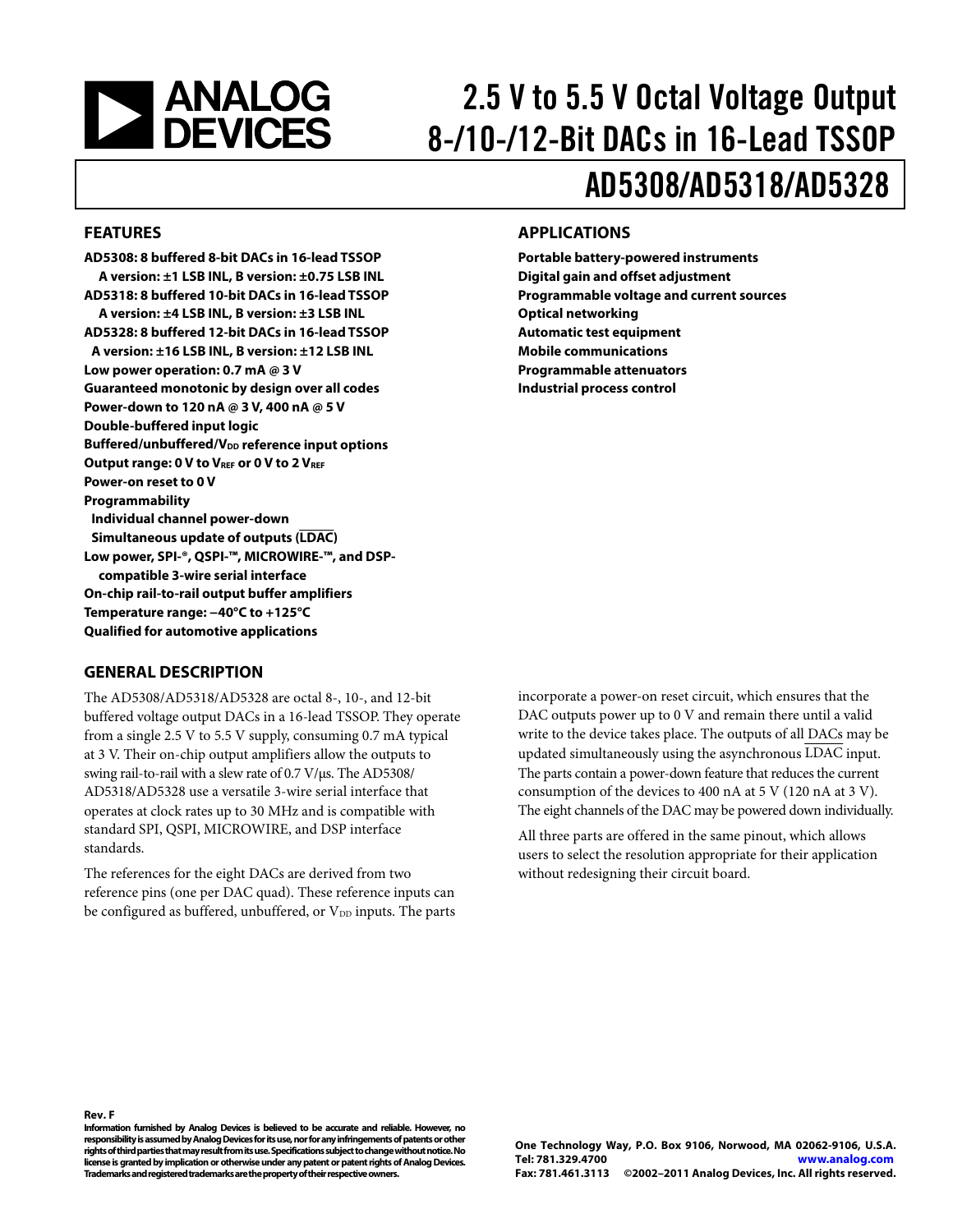### <span id="page-1-0"></span>TABLE OF CONTENTS

| Pin Configuration and Function Descriptions 8 |  |
|-----------------------------------------------|--|
|                                               |  |
|                                               |  |
|                                               |  |
|                                               |  |
|                                               |  |
|                                               |  |
|                                               |  |
|                                               |  |
|                                               |  |

#### **REVISION HISTORY**

### **4/11—Rev. E to Rev. F**

| Added Automotive Products Information  Throughout |
|---------------------------------------------------|
| $2/11$ -Rev. D to Rev. E                          |
|                                                   |
| 3/07—Rev. C to Rev. D                             |
|                                                   |
| 9/05—Rev. B to Rev. C                             |
|                                                   |
| 11/03-Rev. A to Rev. B                            |
|                                                   |
| 8/03—Rev. 0 to Rev. A                             |
|                                                   |
|                                                   |
|                                                   |

Updated Outline Dimensions ....................................................... 18

| ADSP-2101/ADSP-2103-to-AD5308/AD5318/AD5328                  |
|--------------------------------------------------------------|
| 68HC11/68L11-to-AD5308/AD5318/AD5328 Interface  19           |
| 80C51/80L51-to-AD5308/AD5318/AD5328 Interface 19             |
| Microwire-to-AD5308/AD5318/AD5328 Interface 20               |
|                                                              |
|                                                              |
| Driving V <sub>DD</sub> from the Reference Voltage  21       |
| Bipolar Operation Using the AD5308/AD5318/AD5328 21          |
| Opto-Isolated Interface for Process Control Applications  21 |
| Decoding Multiple AD5308/AD5318/AD5328s 22                   |
|                                                              |
|                                                              |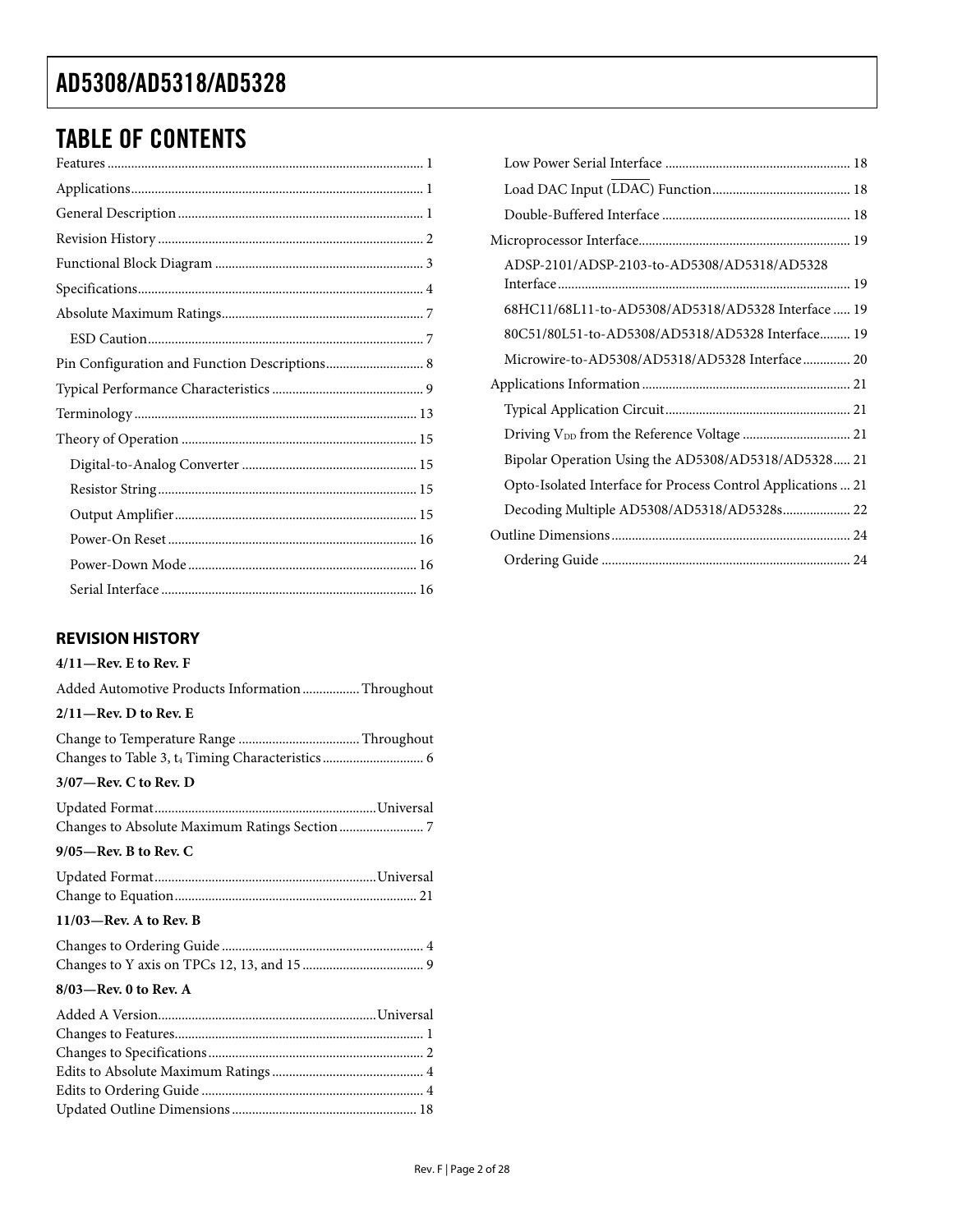### <span id="page-2-0"></span>FUNCTIONAL BLOCK DIAGRAM



Figure 1.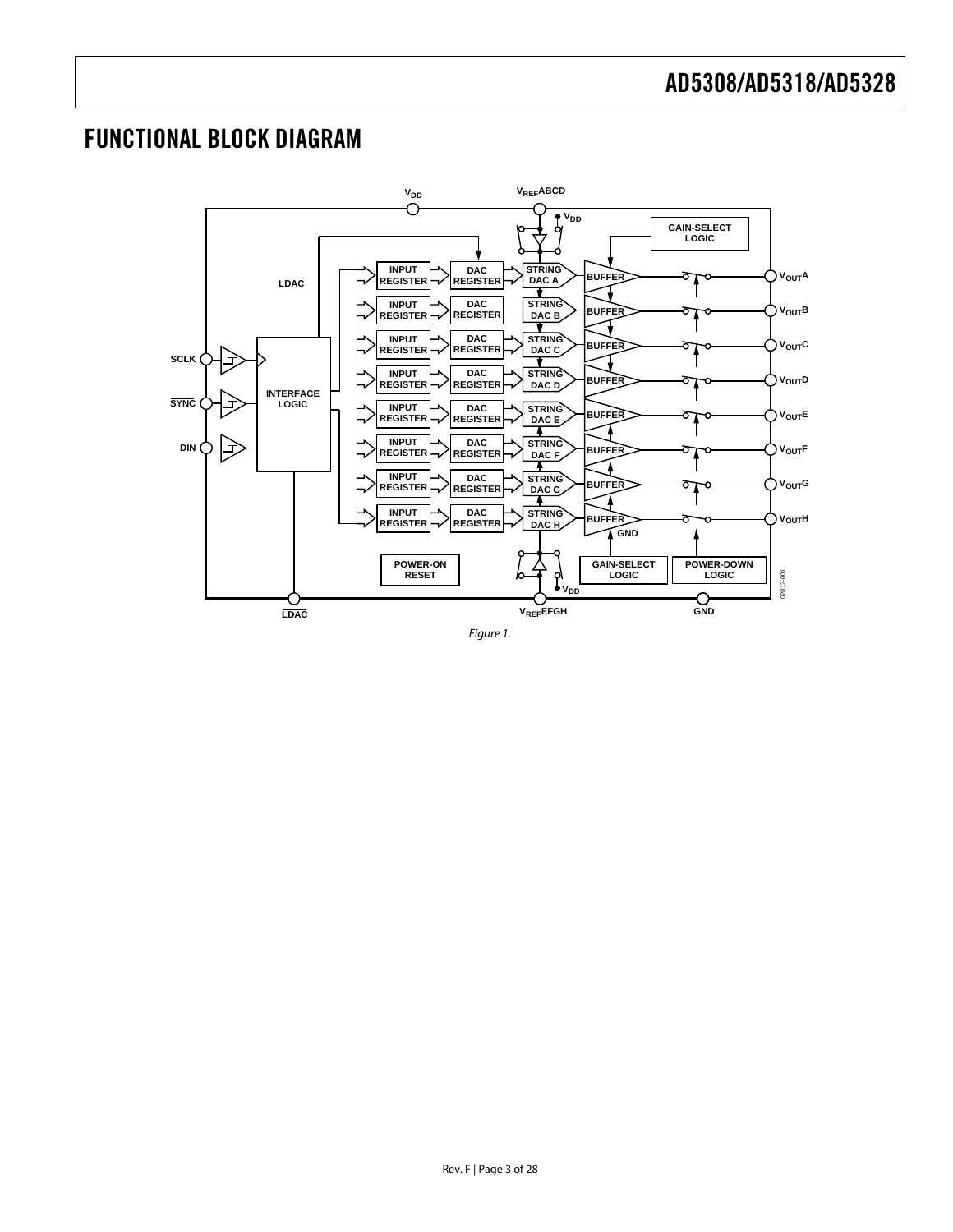### <span id="page-3-0"></span>**SPECIFICATIONS**

 $V_{DD} = 2.5$  V to 5.5 V;  $V_{REF} = 2$  V;  $R_L = 2$  k $\Omega$  to GND;  $C_L = 200$  pF to GND; all specifications  $T_{MIN}$  to  $T_{MAX}$ , unless otherwise specified.

#### **Table 1.**

<span id="page-3-4"></span><span id="page-3-3"></span><span id="page-3-2"></span><span id="page-3-1"></span>

|                                                       | A Version <sup>1</sup> |                     |                        |      | <b>B</b> Version <sup>1</sup> |                        |                   |                                                                                                                 |
|-------------------------------------------------------|------------------------|---------------------|------------------------|------|-------------------------------|------------------------|-------------------|-----------------------------------------------------------------------------------------------------------------|
| Parameter <sup>2</sup>                                | Min                    | Typ                 | Max                    | Min  | <b>Typ</b>                    | Max                    | <b>Unit</b>       | <b>Conditions/Comments</b>                                                                                      |
| DC PERFORMANCE <sup>3, 4</sup>                        |                        |                     |                        |      |                               |                        |                   |                                                                                                                 |
| AD5308                                                |                        |                     |                        |      |                               |                        |                   |                                                                                                                 |
| Resolution                                            | 8                      |                     |                        | 8    |                               |                        | <b>Bits</b>       |                                                                                                                 |
| <b>Relative Accuracy</b>                              |                        | ±0.15               | ±1                     |      | ±0.15                         | $\pm 0.75$             | <b>LSB</b>        |                                                                                                                 |
| <b>Differential Nonlinearity</b>                      |                        | ±0.02               | ±0.25                  |      | ±0.02                         | $\pm 0.25$             | LSB               | Guaranteed monotonic by                                                                                         |
|                                                       |                        |                     |                        |      |                               |                        |                   | design over all codes                                                                                           |
| AD5318                                                |                        |                     |                        |      |                               |                        |                   |                                                                                                                 |
| Resolution                                            | 10                     |                     |                        | 10   |                               |                        | <b>Bits</b>       |                                                                                                                 |
| Relative Accuracy<br><b>Differential Nonlinearity</b> |                        | ±0.5                | ±4                     |      | ±0.5                          | ±3                     | LSB<br><b>LSB</b> | Guaranteed monotonic by                                                                                         |
|                                                       |                        | $\pm 0.05$          | ±0.50                  |      | ±0.05                         | ±0.50                  |                   | design over all codes                                                                                           |
| AD5328                                                |                        |                     |                        |      |                               |                        |                   |                                                                                                                 |
| Resolution                                            | 12                     |                     |                        | 12   |                               |                        | <b>Bits</b>       |                                                                                                                 |
| Relative Accuracy                                     |                        | ±2                  | ±16                    |      | ±2                            | ±12                    | LSB               |                                                                                                                 |
| <b>Differential Nonlinearity</b>                      |                        | ±0.2                | ±1.0                   |      | ±0.2                          | ±1.0                   | LSB               | Guaranteed monotonic by                                                                                         |
|                                                       |                        |                     |                        |      |                               |                        |                   | design over all codes                                                                                           |
| <b>Offset Error</b>                                   |                        | ±5                  | ±60                    |      | ±5                            | ±60                    | mV                | $V_{DD} = 4.5 V$ , gain = 2, see<br>Figure 27 and Figure 28                                                     |
| <b>Gain Error</b>                                     |                        | ±0.30               | ±1.25                  |      | ±0.30                         | ±1.25                  | % of FSR          | $V_{DD} = 4.5 V$ , gain = 2, see<br>Figure 27 and Figure 28                                                     |
| Lower Deadband <sup>5</sup>                           |                        | 10                  | 60                     |      | 10                            | 60                     | mV                | Lower deadband exists only<br>if offset error is negative, see<br>Figure 27                                     |
| Upper Deadband <sup>5</sup>                           |                        | 10                  | 60                     |      | 10                            | 60                     | mV                | Upper deadband exists only<br>if $V_{REF} = V_{DD}$ and offset plus<br>gain error is positive, see<br>Figure 28 |
| Offset Error Drift <sup>6</sup>                       |                        | $-12$               |                        |      | $-12$                         |                        | ppm of<br>FSR/°C  |                                                                                                                 |
| Gain Error Drift <sup>6</sup>                         |                        | $-5$                |                        |      | $-5$                          |                        | ppm of<br>FSR/°C  |                                                                                                                 |
| DC Power Supply Rejection Ratio <sup>6</sup>          |                        | $-60$               |                        |      | $-60$                         |                        | dB                | $V_{DD} = \pm 10\%$                                                                                             |
| DC Crosstalk <sup>6</sup>                             |                        | 200                 |                        |      | 200                           |                        | μV                | $R_L = 2 k\Omega$ to GND or $V_{DD}$                                                                            |
| DAC REFERENCE INPUTS <sup>6</sup>                     |                        |                     |                        |      |                               |                        |                   |                                                                                                                 |
| <b>VREF Input Range</b>                               | 1.0                    |                     | <b>V</b> <sub>DD</sub> | 1.0  |                               | <b>V</b> <sub>DD</sub> | v                 | Buffered reference mode                                                                                         |
|                                                       | 0.25                   |                     | <b>V</b> <sub>DD</sub> | 0.25 |                               | <b>V</b> <sub>DD</sub> | V                 | Unbuffered reference mode                                                                                       |
| V <sub>REF</sub> Input Impedance (R <sub>DAC</sub> )  |                        | >10.0               |                        |      | >10.0                         |                        | MΩ                | Buffered reference mode<br>and power-down mode                                                                  |
|                                                       | 37.0                   | 45.0                |                        | 37.0 | 45.0                          |                        | kΩ                | Unbuffered reference mode,<br>0 V to V <sub>REF</sub> output range                                              |
|                                                       | 18.0                   | 22.0                |                        | 18.0 | 22.0                          |                        | kΩ                | Unbuffered reference mode,<br>0 V to 2 V <sub>REF</sub> output range                                            |
| Reference Feedthrough                                 |                        | $-70.0$             |                        |      | $-70.0$                       |                        | dB                | Frequency = $10$ kHz                                                                                            |
| Channel-to-Channel Isolation                          |                        | $-75.0$             |                        |      | $-75.0$                       |                        | dB                | Frequency = $10$ kHz                                                                                            |
| OUTPUT CHARACTERISTICS <sup>6</sup>                   |                        |                     |                        |      |                               |                        |                   |                                                                                                                 |
| Minimum Output Voltage <sup>7</sup>                   |                        | 0.001               |                        |      | 0.001                         |                        | V                 | This is a measure of the<br>minimum and maximum                                                                 |
| Maximum Output Voltage <sup>7</sup>                   |                        | $V_{DD}$ –<br>0.001 |                        |      | $V_{DD} - 0.001$              |                        | ٧                 | Drive capability of the<br>output amplifier                                                                     |
| DC Output Impedance                                   |                        | 0.5                 |                        |      | 0.5                           |                        | Ω                 |                                                                                                                 |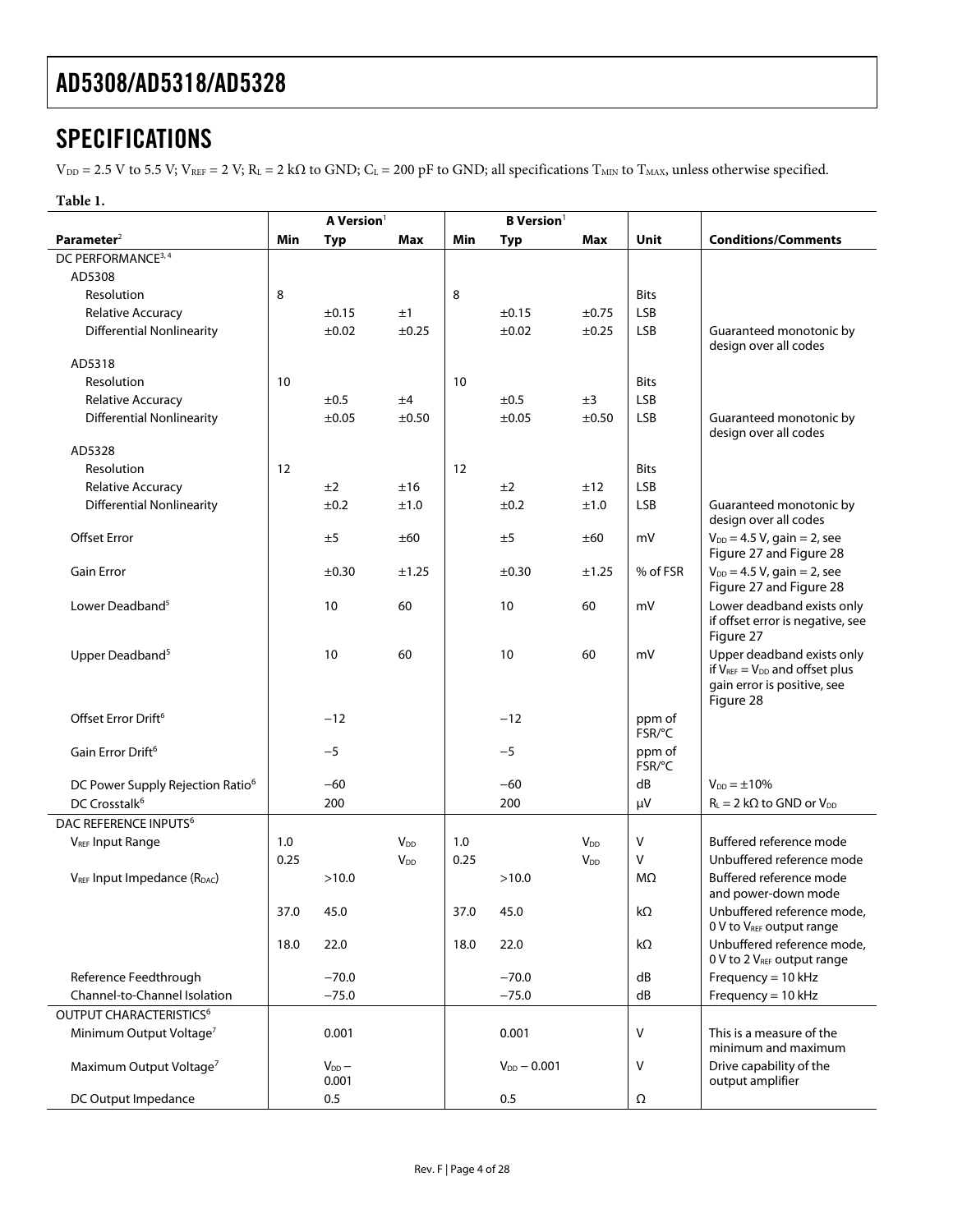<span id="page-4-0"></span>

|                                                |     | A Version <sup>1</sup> |     |     | <b>B</b> Version <sup>1</sup> |            |              |                                                                                      |
|------------------------------------------------|-----|------------------------|-----|-----|-------------------------------|------------|--------------|--------------------------------------------------------------------------------------|
| Parameter <sup>2</sup>                         | Min | <b>Typ</b>             | Max | Min | <b>Typ</b>                    | <b>Max</b> | Unit         | <b>Conditions/Comments</b>                                                           |
| <b>Short Circuit Current</b>                   |     | 25.0                   |     |     | 25.0                          |            | mA           | $V_{DD} = 5 V$                                                                       |
|                                                |     | 16.0                   |     |     | 16.0                          |            | mA           | $V_{DD} = 3 V$                                                                       |
| Power-Up Time                                  |     | 2.5                    |     |     | 2.5                           |            | μs           | Coming out of power-down<br>mode, $V_{DD} = 5 V$                                     |
|                                                |     | 5.0                    |     |     | 5.0                           |            | μs           | Coming out of power-down<br>mode, $V_{DD} = 3 V$                                     |
| LOGIC INPUTS <sup>6</sup>                      |     |                        |     |     |                               |            |              |                                                                                      |
| <b>Input Current</b>                           |     |                        | ±1  |     |                               | ±1         | μA           |                                                                                      |
| V <sub>IL</sub> , Input Low Voltage            |     |                        | 0.8 |     |                               | 0.8        | $\mathsf{V}$ | $V_{DD} = 5 V \pm 10\%$                                                              |
|                                                |     |                        | 0.8 |     |                               | 0.8        | v            | $V_{DD} = 3 V \pm 10\%$                                                              |
|                                                |     |                        | 0.7 |     |                               | 0.7        | v            | $V_{DD} = 2.5 V$                                                                     |
| V <sub>IH</sub> , Input High Voltage           | 1.7 |                        |     | 1.7 |                               |            | $\vee$       | $V_{DD}$ = 2.5 V to 5.5 V, TTL and<br><b>CMOS</b> compatible                         |
| Pin Capacitance                                |     | 3.0                    |     |     | 3.0                           |            | pF           |                                                                                      |
| POWER REQUIREMENTS                             |     |                        |     |     |                               |            |              |                                                                                      |
| $V_{DD}$                                       | 2.5 |                        | 5.5 | 2.5 |                               | 5.5        | $\vee$       |                                                                                      |
| I <sub>DD</sub> (Normal Mode) <sup>8</sup>     |     |                        |     |     |                               |            |              | $V_{\text{H}} = V_{\text{DD}}$ and $V_{\text{H}} = \text{GND}$                       |
| $V_{DD} = 4.5 V$ to 5.5 V                      |     | 1.0                    | 1.8 |     | 1.0                           | 1.8        | mA           | All DACs in unbuffered<br>mode, in buffered mode                                     |
| $V_{DD} = 2.5 V$ to 3.6 V                      |     | 0.7                    | 1.5 |     | 0.7                           | 1.5        | mA           | Extra current is typically x µA<br>per DAC; $x = (5 \mu A +$<br>$V_{RFF}/R_{DAC})/4$ |
| I <sub>DD</sub> (Power-Down Mode) <sup>9</sup> |     |                        |     |     |                               |            |              | $V_{\text{H}} = V_{\text{DD}}$ and $V_{\text{H}} = \text{GND}$                       |
| $V_{DD} = 4.5 V$ to 5.5 V                      |     | 0.4                    |     |     | 0.4                           | 1          | μA           |                                                                                      |
| $V_{DD} = 2.5 V$ to 3.6 V                      |     | 0.12                   |     |     | 0.12                          | 1          | μA           |                                                                                      |

<sup>1</sup> Temperature range (A, B version): −40°C to +125°C; typical at 25°C.<br><sup>2</sup> See the Terminology section

<sup>2</sup> See the Terminology section.

<sup>3</sup> DC specifications tested with the outputs unloaded unless stated otherwise.

<sup>4</sup> Linearity is tested using a reduced code range: AD5308 (Code 8 to Code 255), AD5318 (Code 28 to Code 1023), and AD5328 (Code 115 to Code 4095).<br><sup>5</sup> This corresponds to x codes, x – deadband voltage/LSB size

 $5$  This corresponds to x codes. x = deadband voltage/LSB size.

<sup>6</sup> Guaranteed by design and characterization; not production tested.

<sup>7</sup> For the amplifier output to reach its minimum voltage, offset error must be negative. For the amplifier output to reach its maximum voltage, V $_{\tt REF}}$  = V $_{\tt DD}$  and offset plus gain error must be positive.

<sup>8</sup> Interface inactive. All DACs active. DAC outputs unloaded.

9 All eight DACs powered down.

 $V_{DD}$  = 2.5 V to 5.5 V; R<sub>L</sub> = 2 kΩ to GND; C<sub>L</sub> = 200 pF to GND; all specifications T<sub>MIN</sub> to T<sub>MAX</sub>, unless otherwise noted.

#### **Table 2. AC Characteristics**[1](#page-27-3)

|                                  | A, B Version <sup>2</sup> |       |     |             |                                                       |
|----------------------------------|---------------------------|-------|-----|-------------|-------------------------------------------------------|
| Parameter <sup>3</sup>           | Min                       | Typ   | Max | <b>Unit</b> | <b>Conditions/Comments</b>                            |
| Output Voltage Settling Time     |                           |       |     |             | $V_{\text{RFF}} = V_{\text{DD}} = 5 V$                |
| AD5308                           |                           | 6     | 8   | μs          | 1/4 scale to 3/4 scale change (0x40 to 0xC0)          |
| AD5318                           |                           |       | 9   | <b>LIS</b>  | 1/4 scale to 3/4 scale change (0x100 To 0x300)        |
| AD5328                           |                           | 8     | 10  | μs          | 1/4 scale to 3/4 scale change (0x400 to 0xC00)        |
| Slew Rate                        |                           | 0.7   |     | $V/\mu s$   |                                                       |
| Major-Code Change Glitch Energy  |                           | 12    |     | nV-sec      | 1 LSB change around major carry                       |
| Digital Feedthrough              |                           | 0.5   |     | nV-sec      |                                                       |
| Digital Crosstalk                |                           | 0.5   |     | nV-sec      |                                                       |
| Analog Crosstalk                 |                           |       |     | nV-sec      |                                                       |
| DAC-to-DAC Crosstalk             |                           | 3     |     | nV-sec      |                                                       |
| Multiplying Bandwidth            |                           | 200   |     | kHz         | $V_{REF}$ = 2 V $\pm$ 0.1 V p-p, unbuffered mode      |
| <b>Total Harmonic Distortion</b> |                           | $-70$ |     | dB          | $V_{REF}$ = 2.5 V $\pm$ 0.1 V p-p, frequency = 10 kHz |

<sup>1</sup> Guaranteed by design and characterization; not production tested.

<sup>2</sup> Temperature range (A, B version): –40°C to +125°C; typical at 25°C.<br><sup>3</sup> See the Terminology section

<sup>3</sup> See the Terminology section.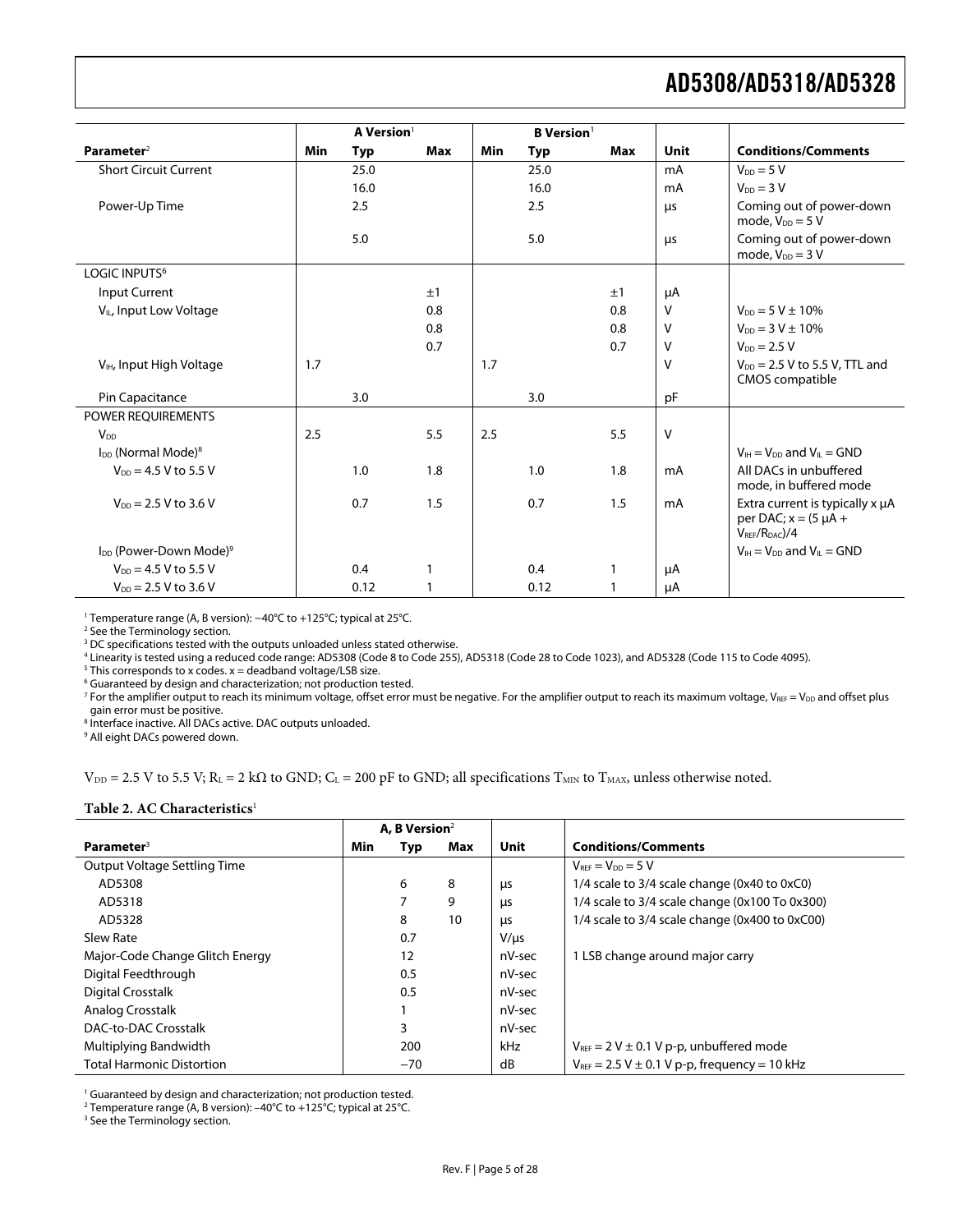| Table 5. Think Characteristics |                                              |        |                                                               |
|--------------------------------|----------------------------------------------|--------|---------------------------------------------------------------|
|                                | A, B Version                                 |        |                                                               |
| <b>Parameter</b>               | Limit at T <sub>MIN</sub> , T <sub>MAX</sub> | Unit   | <b>Conditions/Comments</b>                                    |
| $t_1$                          | 33                                           | ns min | SCLK cycle time                                               |
| t <sub>2</sub>                 | 13                                           | ns min | SCLK high time                                                |
| t <sub>3</sub>                 | 13                                           | ns min | <b>SCLK</b> low time                                          |
| $t_{4}$                        | 13                                           | ns min | SYNC to SCLK falling edge setup time; temperature range (A, B |
|                                |                                              |        | verstion): $-40^{\circ}$ C to $+105^{\circ}$ C                |
|                                | 15                                           | ns min | SYNC to SCLK falling edge setup time; temperature range (A, B |
|                                |                                              |        | verstion): $-40^{\circ}$ C to $+125^{\circ}$ C                |
| t <sub>5</sub>                 | 5                                            | ns min | Data set up time                                              |
| $t_6$                          | 4.5                                          | ns min | Data hold time                                                |
| t7                             | 0                                            | ns min | SCLK falling edge to SYNC rising edge                         |
| $t_{8}$                        | 50                                           | ns min | Minimum SYNC high time                                        |
| t9                             | 20                                           | ns min | LDAC pulse width                                              |
| $t_{10}$                       | 20                                           | ns min | SCLK falling edge to LDAC rising edge                         |
| $t_{11}$                       | 0                                            | ns min | SCLK falling edge to LDAC falling edge                        |

#### Table 3. Timing Characteristics<sup>[1](#page-27-6), [2](#page-27-7), [3](#page-27-8)</sup>

<sup>1</sup> Guaranteed by design and characterization; not production tested.<br><sup>2</sup> All input signals are specified with t<sub>R</sub> = t<sub>F</sub> = 5 ns (10% to 90% of V<sub>DD</sub>) and timed from a voltage level of (V<sub>IL</sub> + V<sub>IH</sub>)/2.<br><sup>3</sup> See Figure 2

<sup>3</sup> See Figure 2.



<span id="page-5-0"></span>**NOTES 1ASYNCHRONOUS LDAC UPDATE MODE. 2SYNCHRONOUS LDAC UPDATE MODE.**

Figure 2. Serial Interface Timing Diagram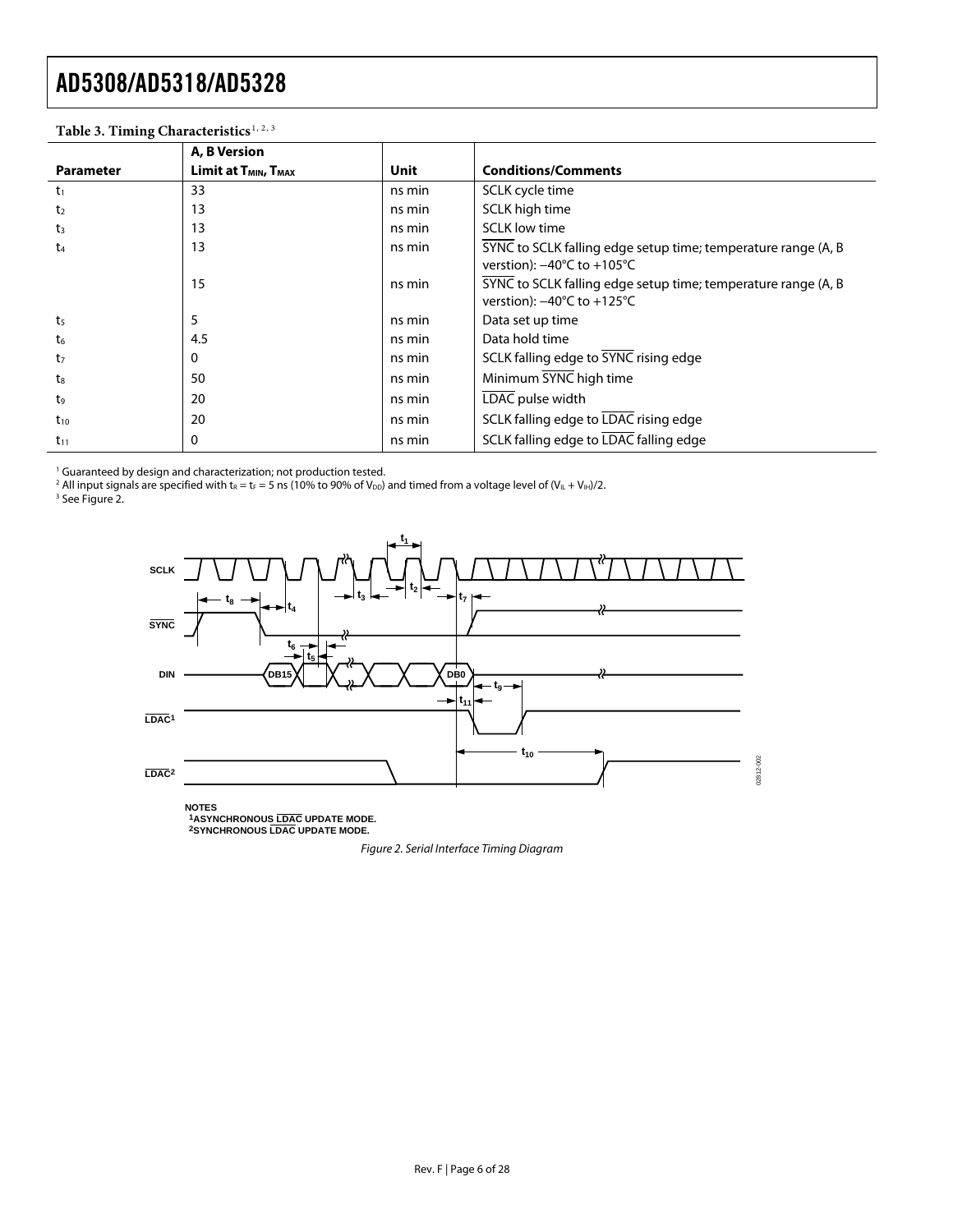### <span id="page-6-0"></span>ABSOLUTE MAXIMUM RATINGS

 $T_A = 25$ °C, unless otherwise specified.

#### **Table 4.**

| <b>Parameter</b>                   | Rating <sup>1</sup>                  |
|------------------------------------|--------------------------------------|
| V <sub>DD</sub> to GND             | $-0.3$ V to $+7$ V                   |
| Digital Input Voltage to GND       | $-0.3$ V to V <sub>DD</sub> $+0.3$ V |
| Reference Input Voltage to GND     | $-0.3$ V to V <sub>DD</sub> + 0.3 V  |
| VOUTA-VOUTD tO GND                 | $-0.3$ V to V <sub>DD</sub> + 0.3 V  |
| <b>Operating Temperature Range</b> |                                      |
| Industrial (A, B Version)          | $-40^{\circ}$ C to $+125^{\circ}$ C  |
| Storage Temperature Range          | $-65^{\circ}$ C to $+150^{\circ}$ C  |
| Junction Temperature (TJMAX)       | $150^{\circ}$ C                      |
| 16-Lead TSSOP                      |                                      |
| Power Dissipation                  | $(T_{JMAX} - T_A)/\theta_{JA}$       |
| $\theta_{JA}$ Thermal Impedance    | 150.4°C/W                            |
| Lead Temperature                   | JEDEC industry-standard              |
| Soldering                          | J-STD-020                            |

 $1$  Transient currents of up to 100 mA do not cause SCR latch-up.

Stresses above those listed under Absolute Maximum Ratings may cause permanent damage to the device. This is a stress rating only; functional operation of the device at these or any other conditions above those indicated in the operational section of this specification is not implied. Exposure to absolute maximum rating conditions for extended periods may affect device reliability.

#### **ESD CAUTION**



ESD (electrostatic discharge) sensitive device. Charged devices and circuit boards can discharge without detection. Although this product features patented or proprietary protection circuitry, damage may occur on devices subjected to high energy ESD. Therefore, proper ESD precautions should be taken to avoid performance degradation or loss of functionality.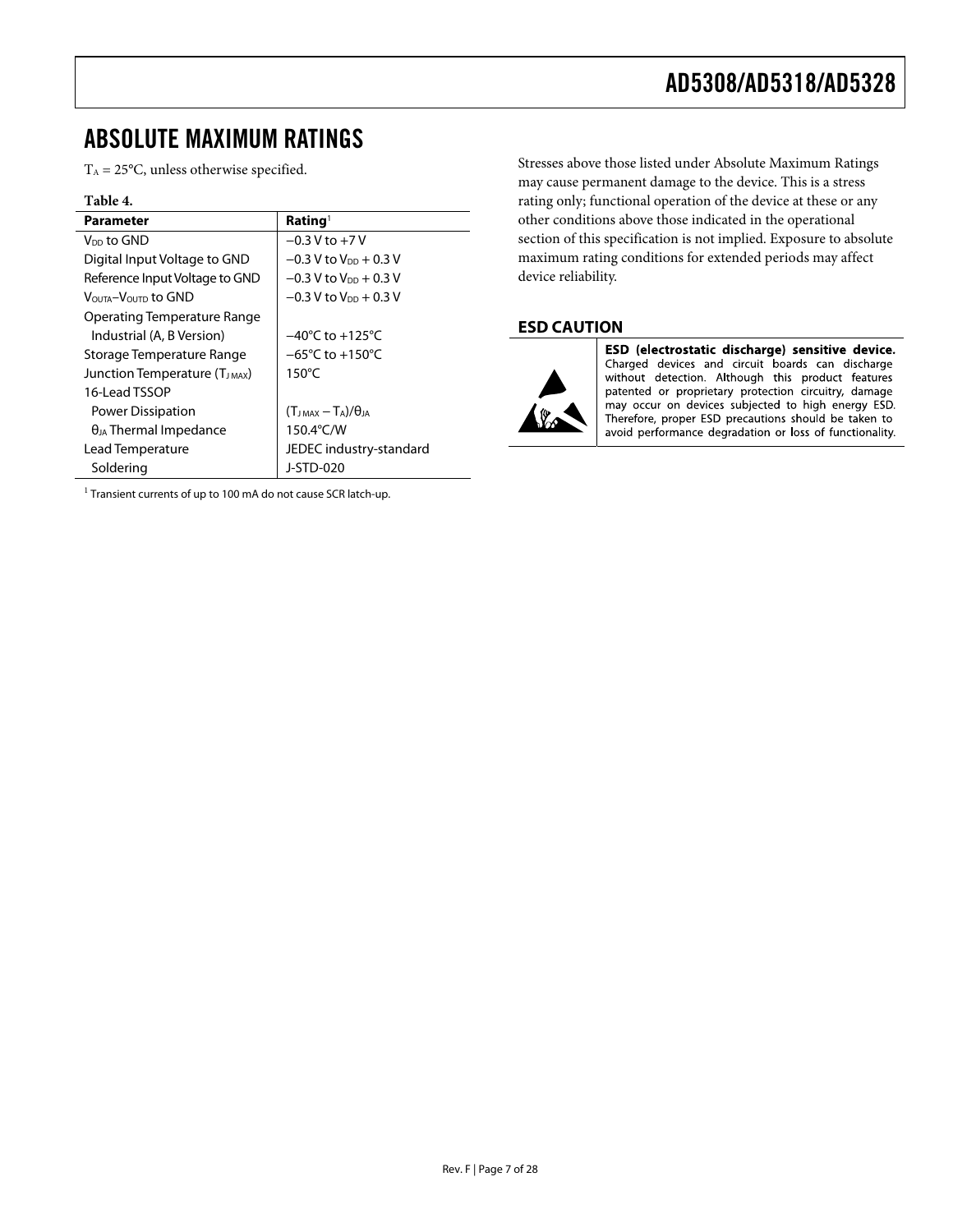### <span id="page-7-0"></span>PIN CONFIGURATION AND FUNCTION DESCRIPTIONS





#### **Table 5. Pin Function Descriptions**

| Pin No.        | <b>Mnemonic</b>    | <b>Description</b>                                                                                                                                                                                                                                                                                                                                                                                                        |
|----------------|--------------------|---------------------------------------------------------------------------------------------------------------------------------------------------------------------------------------------------------------------------------------------------------------------------------------------------------------------------------------------------------------------------------------------------------------------------|
| $\mathbf{1}$   | <b>LDAC</b>        | This active low control input transfers the contents of the input registers to their respective DAC registers. Pulsing<br>this pin low allows any or all DAC registers to be updated if the input registers have new data. This allows simul-<br>taneous updates of all DAC outputs. Alternatively, this pin can be tied permanently low.                                                                                 |
| $\overline{2}$ | <b>SYNC</b>        | Active Low Control Input. This is the frame synchronization signal for the input data. When SYNC goes low, it<br>powers on the SCLK and DIN buffers and enables the input shift register. Data is transferred in on the falling edges<br>of the following 16 clocks. If SYNC is taken high before the 16th falling edge, the rising edge of SYNC acts as an<br>interrupt and the write sequence is ignored by the device. |
| 3              | V <sub>DD</sub>    | Power Supply Input. These parts can be operated from 2.5 V to 5.5 V, and the supply should be decoupled with a 10 µF<br>capacitor in parallel with a 0.1 µF capacitor to GND.                                                                                                                                                                                                                                             |
| 4              | V <sub>OUT</sub> A | Buffered Analog Output Voltage from DAC A. The output amplifier has rail-to-rail operation.                                                                                                                                                                                                                                                                                                                               |
| 5              | <b>VoutB</b>       | Buffered Analog Output Voltage from DAC B. The output amplifier has rail-to-rail operation.                                                                                                                                                                                                                                                                                                                               |
| 6              | <b>VoutC</b>       | Buffered Analog Output Voltage from DAC C. The output amplifier has rail-to-rail operation.                                                                                                                                                                                                                                                                                                                               |
| $\overline{7}$ | <b>VOUTD</b>       | Buffered Analog Output Voltage from DAC D. The output amplifier has rail-to-rail operation.                                                                                                                                                                                                                                                                                                                               |
| 8              | <b>VREFABCD</b>    | Reference Input Pin for DACs A, B, C, and D. It can be configured as a buffered, unbuffered, or V <sub>DD</sub> input to the four<br>DACs, depending on the state of the BUF and $V_{DD}$ control bits. It has an input range from 0.25 V to $V_{DD}$ in unbuffered<br>mode and from 1 V to $V_{DD}$ in buffered mode.                                                                                                    |
| 9              | <b>VREEEFGH</b>    | Reference Input Pin for DACs E, F, G, and H. It can be configured as a buffered, unbuffered, or V <sub>DD</sub> input to the four<br>DACs, depending on the state of the BUF and V <sub>DD</sub> control bits. It has an input range from 0.25 V to V <sub>DD</sub> in unbuffered<br>mode and from 1 V to V <sub>DD</sub> in buffered mode.                                                                               |
| 10             | <b>VoutE</b>       | Buffered Analog Output Voltage from DAC E. The output amplifier has rail-to-rail operation.                                                                                                                                                                                                                                                                                                                               |
| 11             | <b>VoutF</b>       | Buffered Analog Output Voltage from DAC F. The output amplifier has rail-to-rail operation.                                                                                                                                                                                                                                                                                                                               |
| 12             | <b>VoutG</b>       | Buffered Analog Output Voltage from DAC G. The output amplifier has rail-to-rail operation.                                                                                                                                                                                                                                                                                                                               |
| 13             | VoutH              | Buffered Analog Output Voltage from DAC H. The output amplifier has rail-to-rail operation.                                                                                                                                                                                                                                                                                                                               |
| 14             | <b>GND</b>         | Ground Reference Point for All Circuitry on the Part.                                                                                                                                                                                                                                                                                                                                                                     |
| 15             | <b>DIN</b>         | Serial Data Input. This device has a 16-bit shift register. Data is clocked into the register on the falling edge of the<br>serial clock input. The DIN input buffer is powered down after each write cycle.                                                                                                                                                                                                              |
| 16             | <b>SCLK</b>        | Serial Clock Input. Data is clocked into the input shift register on the falling edge of the serial clock input. Data can<br>be transferred at rates up to 30 MHz. The SCLK input buffer is powered down after each write cycle.                                                                                                                                                                                          |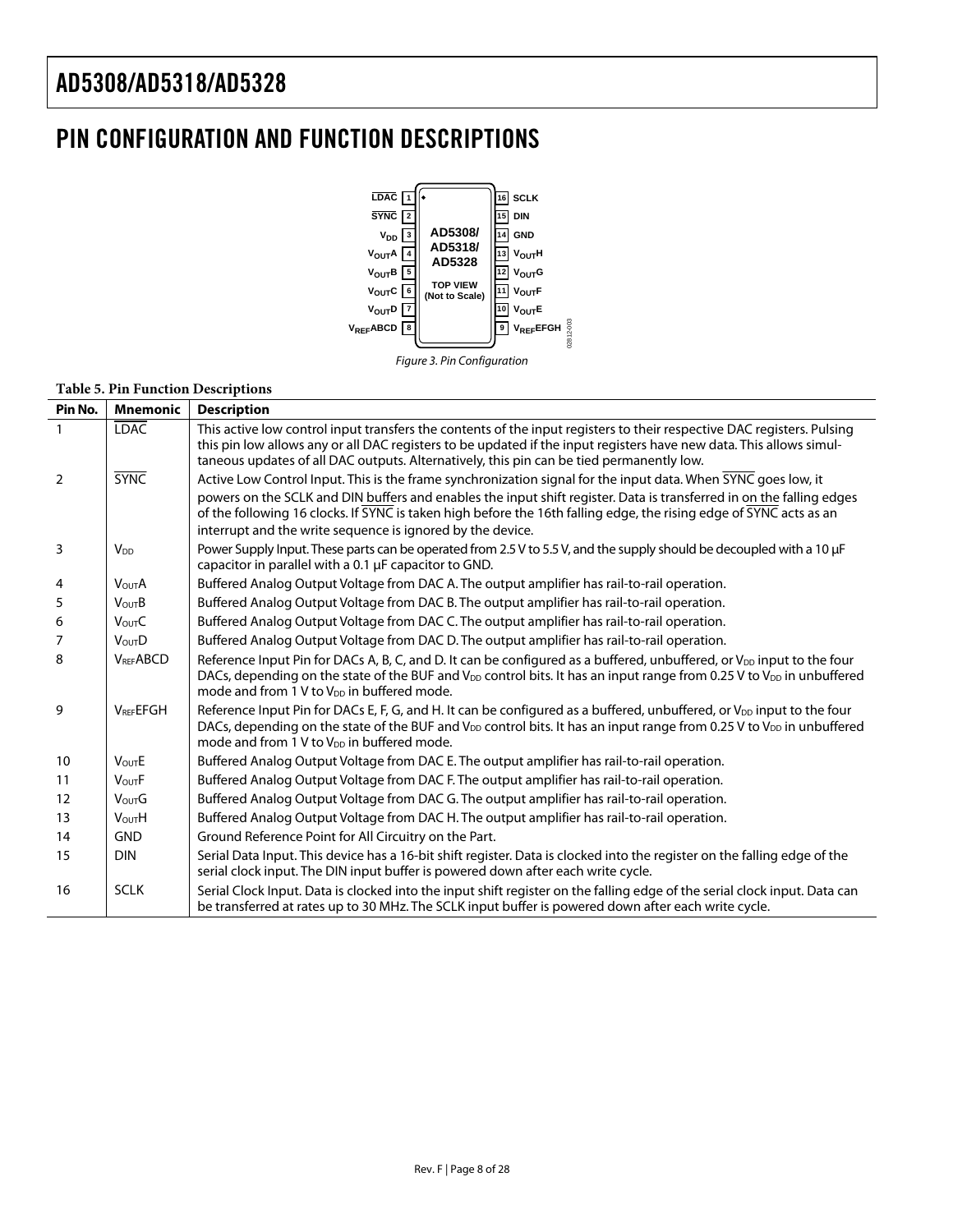02812-009

02812-010

0281

 $010$ 

<span id="page-8-3"></span>02812-011

<span id="page-8-5"></span><span id="page-8-4"></span><span id="page-8-2"></span><span id="page-8-1"></span>

### <span id="page-8-0"></span>TYPICAL PERFORMANCE CHARACTERISTICS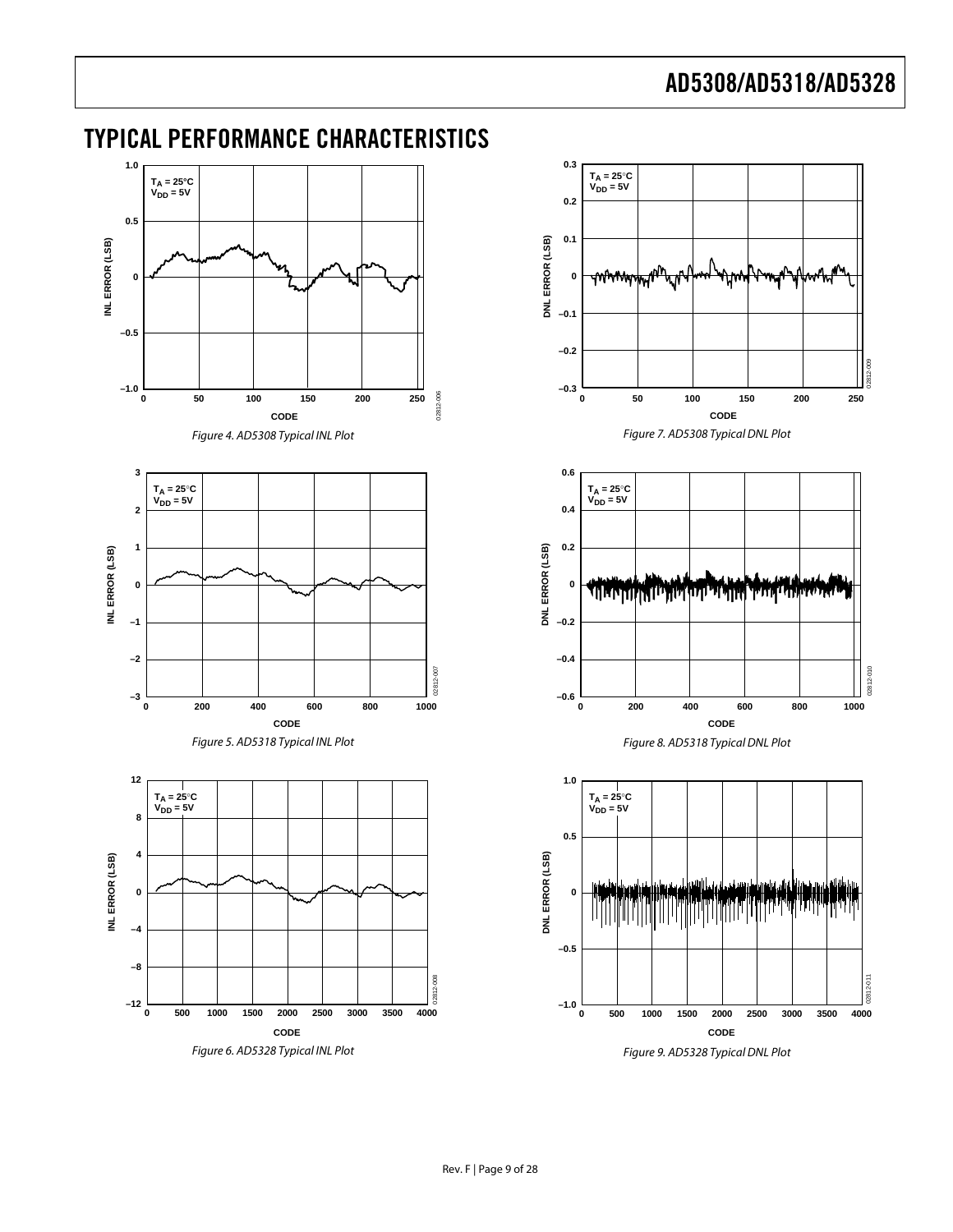





Figure 11. AD5308 INL Error and DNL Error vs. Temperature

<span id="page-9-0"></span>

Figure 12. AD5308 Offset Error and Gain Error vs. Temperature







Figure 15. Supply Current vs. DAC Code

**0.2 0.1**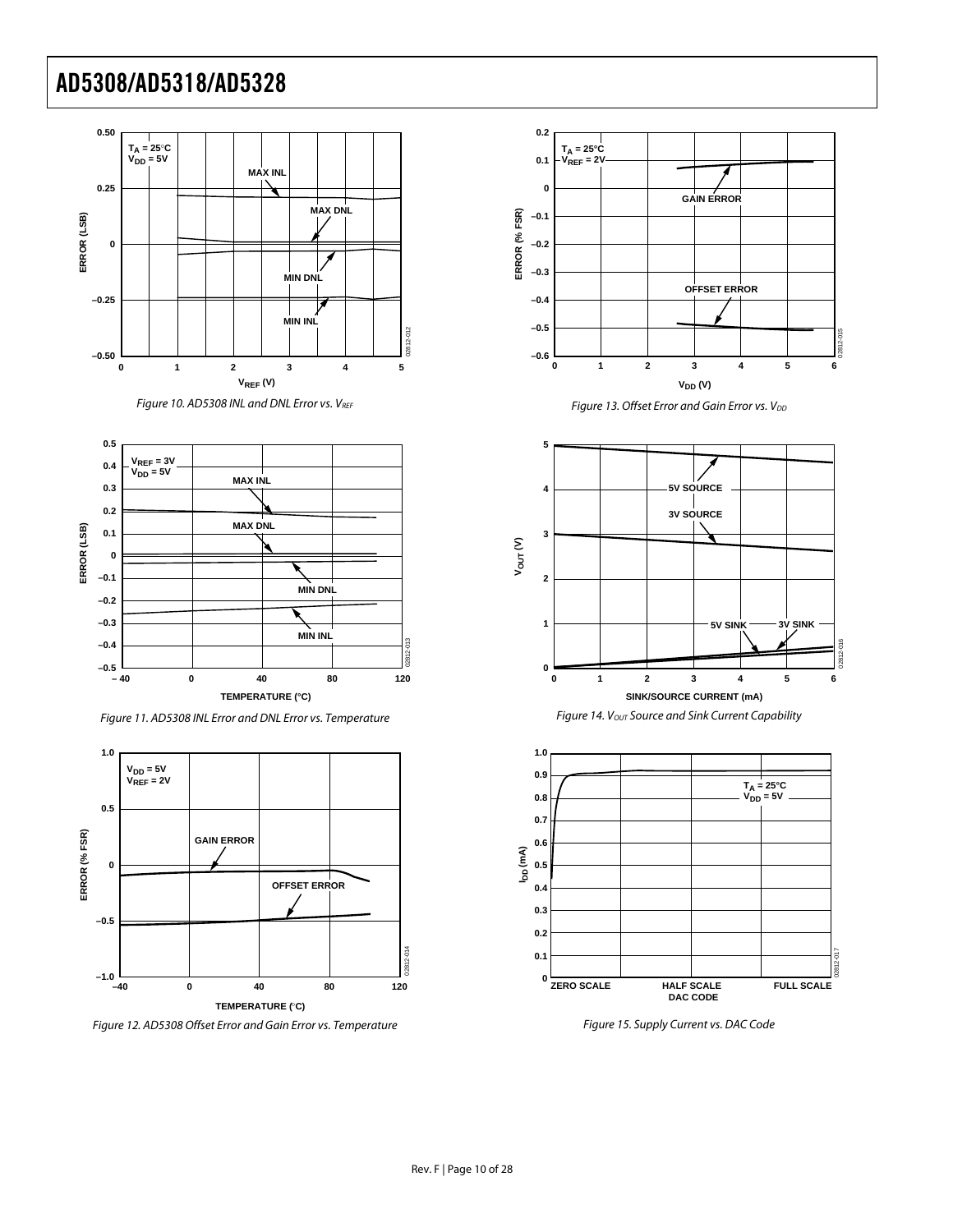







Figure 18. Supply Current vs. Logic Input Voltage for SCLK and DIN Increasing and Decreasing



Figure 19. Half-Scale Settling (1/4 to 3/4 Scale Code Change)



Figure 20. Power-On Reset to 0 V



Figure 21. Exiting Power-Down to Midscale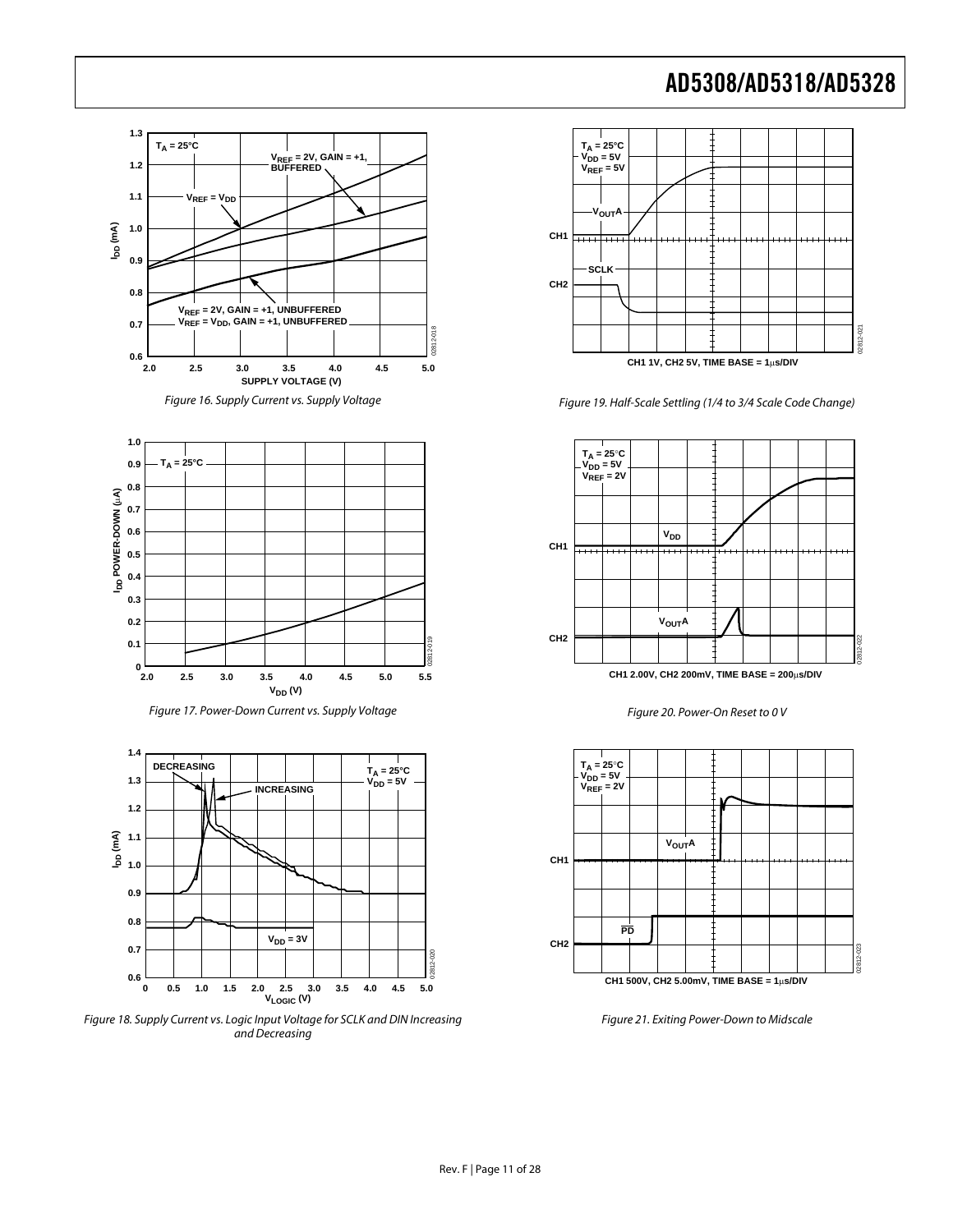

Figure 22. I<sub>DD</sub> Histogram with V<sub>DD</sub> = 3 V and V<sub>DD</sub> = 5 V Figure 25. Full-Scale Error vs. V<sub>REF</sub>



Figure 23. AD5328 Major-Code Transition Glitch Energy Figure 26. DAC-to-DAC Crosstalk



Figure 24. Multiplying Bandwidth (Small-Signal Frequency Response)





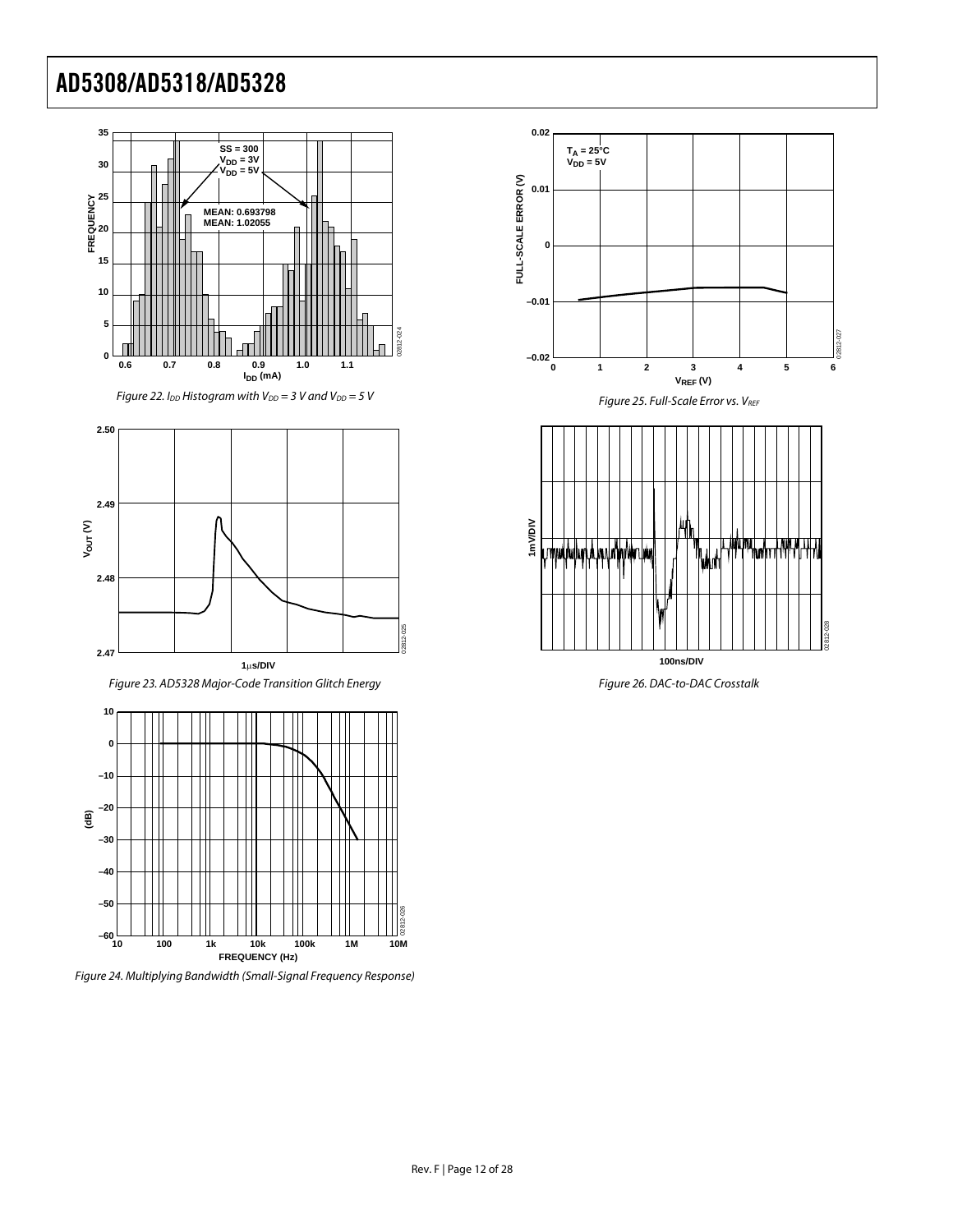### <span id="page-12-0"></span>**TERMINOLOGY**

#### **Relative Accuracy**

For the DAC, relative accuracy or integral nonlinearity (INL) is a measure of the maximum deviation, in LSB, from a straight line passing through the endpoints of the DAC transfer function. Typical INL vs. code plots can be seen in [Figure 4,](#page-8-1) [Figure 5,](#page-8-2) and [Figure 6](#page-8-3).

#### **Differential Nonlinearity**

Differential nonlinearity (DNL) is the difference between the measured change and the ideal 1 LSB change between any two adjacent codes. A specified differential nonlinearity of ±1 LSB maximum ensures monotonicity. This DAC is guaranteed monotonic by design. Typical DNL vs. code plots can be seen in [Figure 7,](#page-8-4) [Figure 8](#page-8-5), and [Figure 9](#page-8-3).

#### **Offset Error**

This is a measure of the offset error of the DAC and the output amplifier (see [Figure 27](#page-13-0) and [Figure 28](#page-13-1)). It can be negative or positive, and is expressed in millivolts.

#### **Gain Error**

This is a measure of the span error of the DAC. It is the deviation in slope of the actual DAC transfer characteristic from the ideal expressed as a percentage of the full-scale range.

#### **Offset Error Drift**

This is a measure of the change in offset error with changes in temperature. It is expressed in (ppm of full-scale range)/°C.

#### **Gain Error Drift**

This is a measure of the change in gain error with changes in temperature. It is expressed in (ppm of full-scale range)/°C.

#### **DC Power Supply Rejection Ratio (PSRR)**

This indicates how the output of the DAC is affected by changes in the supply voltage. PSRR is the ratio of the change in  $V<sub>OUT</sub>$  to a change in V<sub>DD</sub> for full-scale output of the DAC. It is measured in decibels.  $V_{REF}$  is held at 2 V and  $V_{DD}$  is varied  $\pm 10\%$ .

#### **DC Crosstalk**

This is the dc change in the output level of one DAC in response to a change in the output of another DAC. It is measured with a full-scale output change on one DAC while monitoring another DAC. It is expressed in microvolts.

#### **Reference Feedthrough**

This is the ratio of the amplitude of the signal at the DAC output to the reference input when the DAC output is not being updated (that is, LDAC is high). It is expressed in decibels.

#### **Channel-to-Channel Isolation**

This is the ratio of the amplitude of the signal at the output of one DAC to a sine wave on the reference input of another DAC. It is measured in decibels.

#### **Major-Code Transition Glitch Energy**

Major-code transition glitch energy is the energy of the impulse injected into the analog output when the code in the DAC register changes state. It is normally specified as the area of the glitch in nV-sec and is measured when the digital code is changed by 1 LSB at the major carry transition (011 ... 11 to 100 ... 00 or 100 ... 00 to 011 ... 11).

#### **Digital Feedthrough**

Digital feedthrough is a measure of the impulse injected into the analog output of a DAC from the digital input pins of the device, but is measured when the DAC is not being written to (SYNC held high). It is specified in nV-sec and is measured with a full-scale change on the digital input pins, that is, from all 0s to all 1s and vice versa.

#### **Digital Crosstalk**

This is the glitch impulse transferred to the output of one DAC at midscale in response to a full-scale code change (all 0s to all 1s and vice versa) in the input register of another DAC. It is measured in standalone mode and is expressed in nV-sec.

#### **Analog Crosstalk**

This is the glitch impulse transferred to the output of one DAC due to a change in the output of another DAC. It is measured by loading one of the input registers with a full-scale code change (all 0s to all 1s and vice versa) while keeping  $\overline{\text{LDAC}}$  high. Then pulse LDAC low and monitor the output of the DAC whose digital code is not changed. The area of the glitch is expressed in nV-sec.

#### **DAC-to-DAC Crosstalk**

This is the glitch impulse transferred to the output of one DAC due to a digital code change and subsequent output change of another DAC. This includes both digital and analog crosstalk. It is measured by loading one of the DACs with a full-scale code change (all 0s to all 1s and vice versa) with LDAC low and monitoring the output of another DAC. The energy of the glitch is expressed in nV-sec.

#### **Multiplying Bandwidth**

The amplifiers within the DAC have a finite bandwidth. The multiplying bandwidth is a measure of this. A sine wave on the reference (with full-scale code loaded to the DAC) appears on the output. The multiplying bandwidth is the frequency at which the output amplitude falls to 3 dB below the input.

#### **Total Harmonic Distortion (THD)**

This is the difference between an ideal sine wave and its attenuated version using the DAC. The sine wave is used as the reference for the DAC and the THD is a measure of the harmonics present on the DAC output. It is measured in decibels.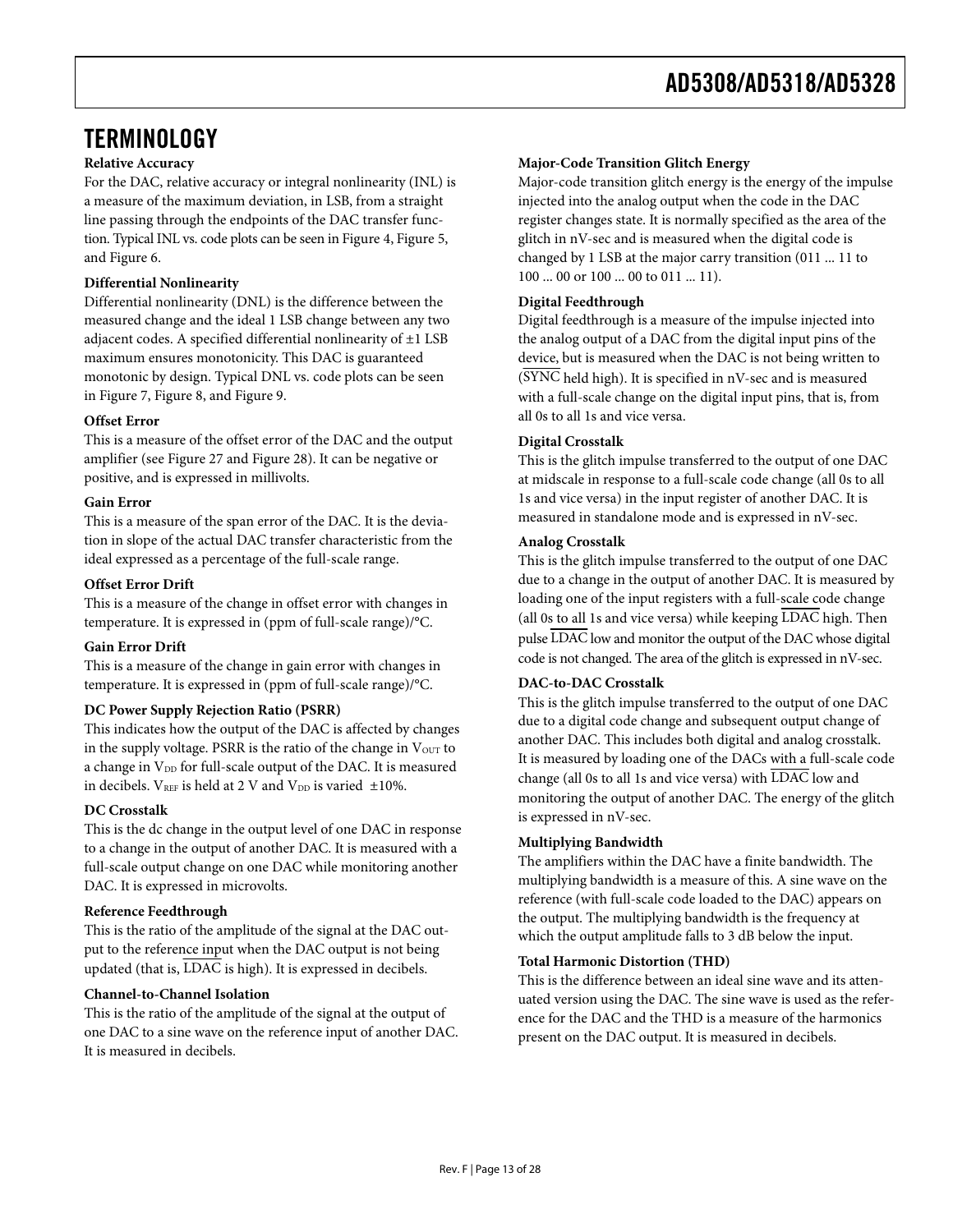



Figure 28. Transfer Function with Positive Offset

<span id="page-13-1"></span><span id="page-13-0"></span>Figure 27. Transfer Function with Negative Offset (VREF =  $V_{DD}$ )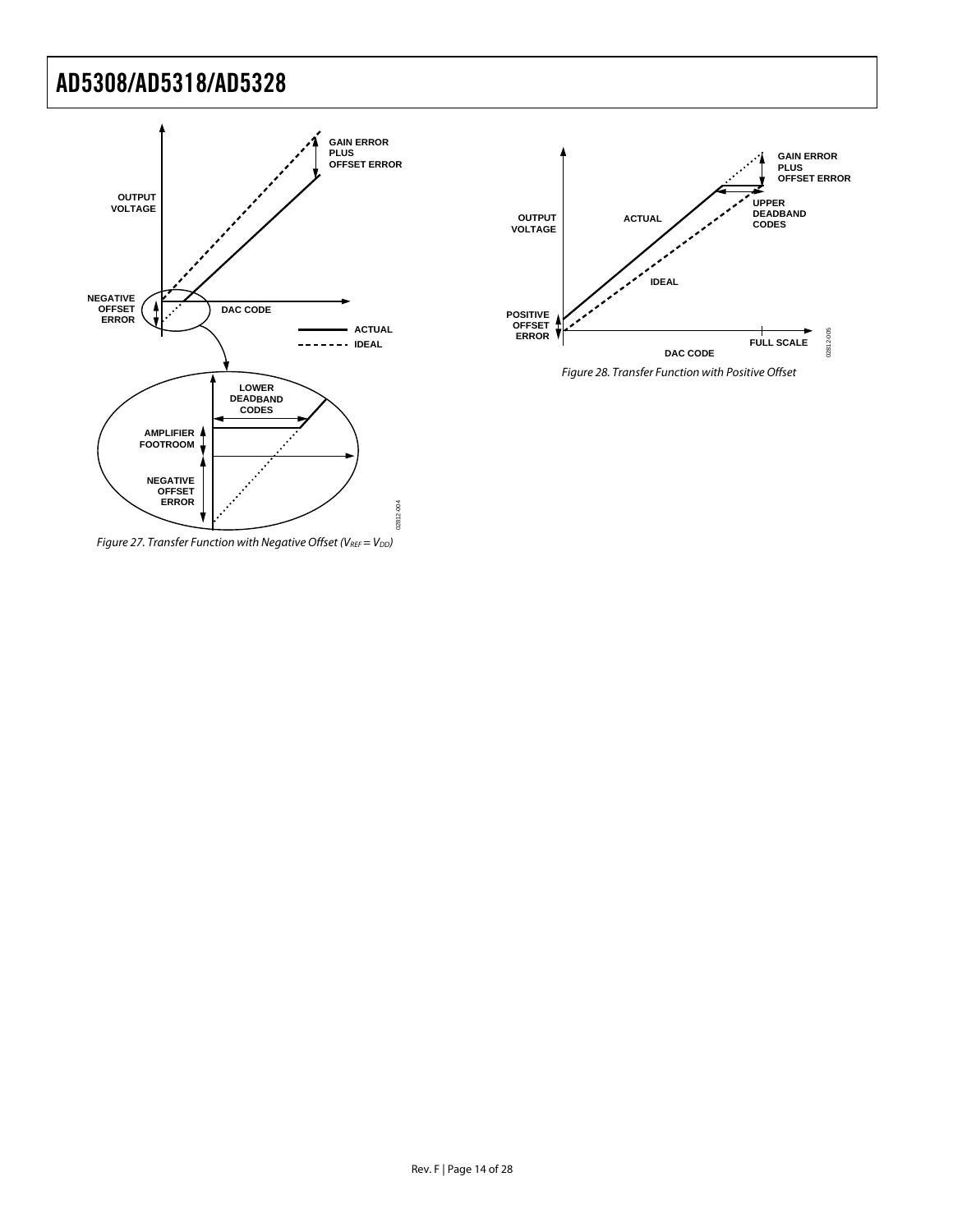### <span id="page-14-0"></span>THEORY OF OPERATION

The AD5308/AD5318/AD5328 are octal resistor-string DACs fabricated on a CMOS process with resolutions of 8, 10, and 12 bits, respectively. Each contains eight output buffer amplifiers and is written to via a 3-wire serial interface. They operate from single supplies of 2.5 V to 5.5 V and the output buffer amplifiers provide rail-to-rail output swing with a slew rate of 0.7 V/μs. DAC A, DAC B, DAC C, and DAC D share a common reference input, VREFABCD. DAC E, DAC F, DAC G, and DAC H share a common reference input, VREFEFGH. Each reference input can be buffered to draw virtually no current from the reference source, can be unbuffered to give a reference input range from  $0.25$  V to  $V_{DD}$ , or can come from  $V_{DD}$ . The devices have a power-down mode in which all DACs can be turned off individually with a high impedance output.

#### **DIGITAL-TO-ANALOG CONVERTER**

The architecture of one DAC channel consists of a resistor string DAC followed by an output buffer amplifier. The voltage at the V<sub>REF</sub> pin provides the reference voltage for the corresponding DAC. [Figure 29](#page-14-1) shows a block diagram of the DAC architecture. Since the input coding to the DAC is straight binary, the ideal output voltage is given by

$$
V_{OUT} = \frac{V_{REF} \times D}{2^N}
$$

where:

<span id="page-14-2"></span>*D* is the decimal equivalent of the binary code that is loaded to the DAC register:

0 to 255 for AD5308 (8 bits) 0 to 1023 for AD5318 (10 bits) 0 to 4095 for AD5328 (12 bits) *N* is the DAC resolution.



Figure 29. Single DAC Channel Architecture

#### <span id="page-14-1"></span>**DAC Reference Inputs**

There is a reference pin for each quad of DACs. The reference inputs can be buffered from  $V_{DD}$ , or unbuffered. The advantage with the buffered input is the high impedance it presents to the voltage source driving it. However, if the unbuffered mode is used, the user can have a reference voltage as low as 0.25 V and as high as V<sub>DD</sub> since there is no restriction due to the headroom and footroom of the reference amplifier.

If there is a buffered reference in the circuit (for example, the REF192), there is no need to use the on-chip buffers of the AD5308/AD5318/AD5328. In unbuffered mode, the input impedance is still large at typically 45 kΩ per reference input for 0 V to  $V_{REF}$  mode and 22 k $\Omega$  for 0 V to 2  $V_{REF}$  mode.

#### **RESISTOR STRING**

The resistor-string section is shown in [Figure 30](#page-14-2). It is simply a string of resistors, each of value R. The digital code loaded to the DAC register determines at which node on the string the voltage is tapped off to be fed into the output amplifier. The voltage is tapped off by closing one of the switches connecting the string to the amplifier. Because it is a string of resistors, it is guaranteed monotonic.



### **OUTPUT AMPLIFIER**

The output buffer amplifier is capable of generating output voltages to within 1 mV of either rail. Its actual range depends on the value of VREF, the gain of the output amplifier, the offset error, and the gain error.

If a gain of 1 is selected (gain bit  $= 0$ ), the output range is  $0.001$  V to  $V<sub>REF</sub>$ .

If a gain of 2 is selected (gain bit  $= 1$ ), the output range is  $0.001$  V to 2  $V<sub>REF</sub>$ . Because of clamping, however, the maximum output is limited to  $V_{DD}$  – 0.001 V.

The output amplifier is capable of driving a load of 2 k $\Omega$  to GND or  $V_{DD}$ , in parallel with 500 pF to GND or  $V_{DD}$ . The source and sink capabilities of the output amplifier can be seen in the plot in [Figure 14.](#page-9-0)

The slew rate is 0.7 V/μs with a half-scale settling time to  $\pm 0.5$  LSB (at 8 bits) of 6 μs.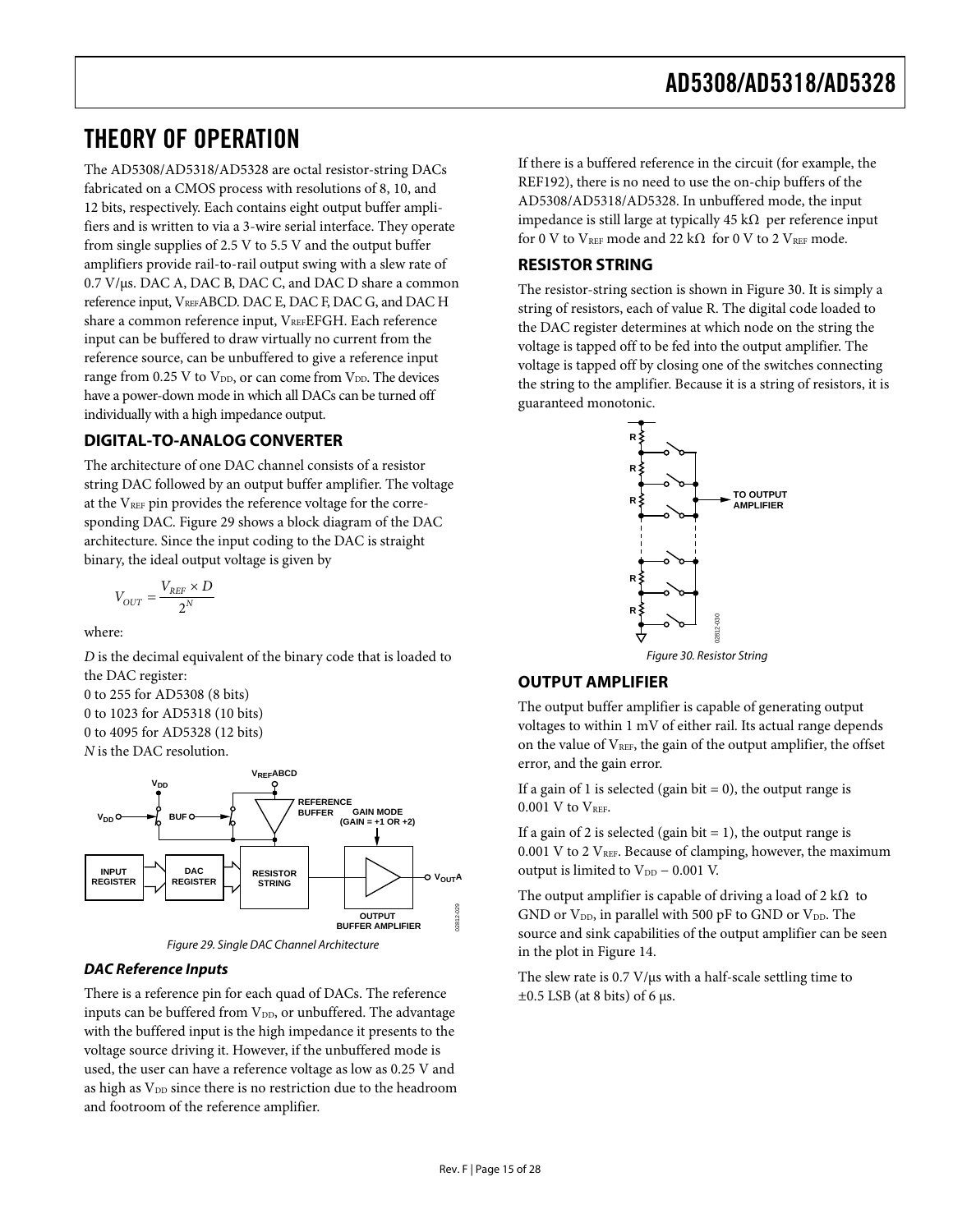#### <span id="page-15-1"></span><span id="page-15-0"></span>**POWER-ON RESET**

The AD5308/AD5318/AD5328 are provided with a power-on reset function so that they power up in a defined state. The power-on state is

- Normal operation
- Reference inputs unbuffered
- 0 V to V<sub>REF</sub> output range
- Output voltage set to 0 V
- LDAC bits set to LDAC high

Both input and DAC registers are filled with 0s and remain so until a valid write sequence is made to the device. This is particularly useful in applications where it is important to know the state of the DAC outputs while the device is powering up.

#### **POWER-DOWN MODE**

The AD5308/AD5318/AD5328 have low power consumption, typically dissipating 2.4 mW with a 3 V supply and 5 mW with a 5 V supply. Power consumption can be further reduced when the DACs are not in use by putting them into power-down mode, which is described in the [Serial Interface](#page-15-1) section.

When in default mode, all DACs work normally with a typical power consumption of 1 mA at 5 V (800 μA at 3 V). However, when all DACs are powered down, that is, in power-down mode, the supply current falls to 400 nA at 5 V (120 nA at 3 V). Not only does the supply current drop, but the output stage is also internally switched from the output of the amplifier, making it open-circuit. This has the advantage that the output is three-state while the part is in power-down mode, and provides a defined input condition for whatever is connected to the output of the DAC amplifier. The output stage is illustrated in [Figure 31](#page-15-2).

The bias generator, the output amplifiers, the resistor string, and all other associated linear circuitry are shut down when the power-down mode is activated. However, the contents of the registers are unaffected when in power-down. In fact, it is possible to load new data to the input registers and DAC registers during power-down. The DAC outputs update as soon as the device comes out of power-down mode. The time to exit power-down is typically 2.5 μs when  $V_{DD} = 5$  V and 5 μs when  $V_{DD} = 3 V$ .



<span id="page-15-2"></span>Figure 31. Output Stage During Power-Down

#### **SERIAL INTERFACE**

The AD5308/AD5318/AD5328 are controlled over a versatile 3-wire serial interface that operates at clock rates up to 30 MHz and is compatible with SPI, QSPI, MICROWIRE, and DSP interface standards.

#### **Input Shift Register**

The input shift register is 16 bits wide. Data is loaded into the device as a 16-bit word under the control of a serial clock input, SCLK. The timing diagram for this operation is shown in [Figure 2](#page-5-0).

The SYNC input is a level-triggered input that acts as a frame synchronization signal and chip enable. Data can be transferred into the device only while SYNC is low. To start the serial data transfer, SYNC should be taken low, observing the minimum  $\overline{\text{SYNC}}$  to SCLK falling edge set-up time,  $t_4$ . After  $\overline{\text{SYNC}}$  goes low, serial data is shifted into the device's input shift register on the falling edges of SCLK for 16 clock pulses.

To end the transfer, SYNC must be taken high after the falling edge of the 16th SCLK pulse, observing the minimum SCLK falling edge to SYNC rising edge time,  $t_7$ .

After the end of the serial data transfer, data is automatically transferred from the input shift register to the input register of the selected DAC. If  $\overline{\text{SYNC}}$  is taken high before the 16th falling edge of SCLK, the data transfer is aborted and the DAC input registers are not updated.

Data is loaded MSB first (Bit 15). The first bit determines whether it is a DAC write or a control function.

#### **DAC Write**

The 16-bit word consists of 1 control bit and 3 address bits followed by 8, 10, or 12 bits of DAC data, depending on the device type. In the case of a DAC write, the MSB is a 0. The next 3 address bits determine whether the data is for DAC A, DAC B, DAC C, DAC D, DAC E, DAC F, DAC G, or DAC H. The AD5328 uses all 12 bits of DAC data. The AD5318 uses 10 bits and ignores the 2 LSBs. The AD5308 uses 8 bits and ignores the last 4 bits. These ignored LSBs should be set to 0. The data format is straight binary, with all 0s corresponding to 0 V output and all 1s corresponding to full-scale output.

| Table 6. Address Bits for the AD5308/AD5318/AD5328 |             |             |                      |  |  |  |  |  |  |  |
|----------------------------------------------------|-------------|-------------|----------------------|--|--|--|--|--|--|--|
| A2 (Bit 14)                                        | A1 (Bit 13) | A0 (Bit 12) | <b>DAC Addressed</b> |  |  |  |  |  |  |  |
| 0                                                  | O           |             | DAC A                |  |  |  |  |  |  |  |
|                                                    | O           |             | DAC <sub>B</sub>     |  |  |  |  |  |  |  |
| 0                                                  |             | 0           | DAC C                |  |  |  |  |  |  |  |
| 0                                                  |             |             | DAC <sub>D</sub>     |  |  |  |  |  |  |  |
|                                                    | O           | ŋ           | DAC E                |  |  |  |  |  |  |  |
|                                                    | O           |             | DAC <sub>F</sub>     |  |  |  |  |  |  |  |
|                                                    |             | 0           | DAC G                |  |  |  |  |  |  |  |
|                                                    |             |             | DAC H                |  |  |  |  |  |  |  |

#### **Table 6. Address Bits for the AD5308/AD5318/AD5328**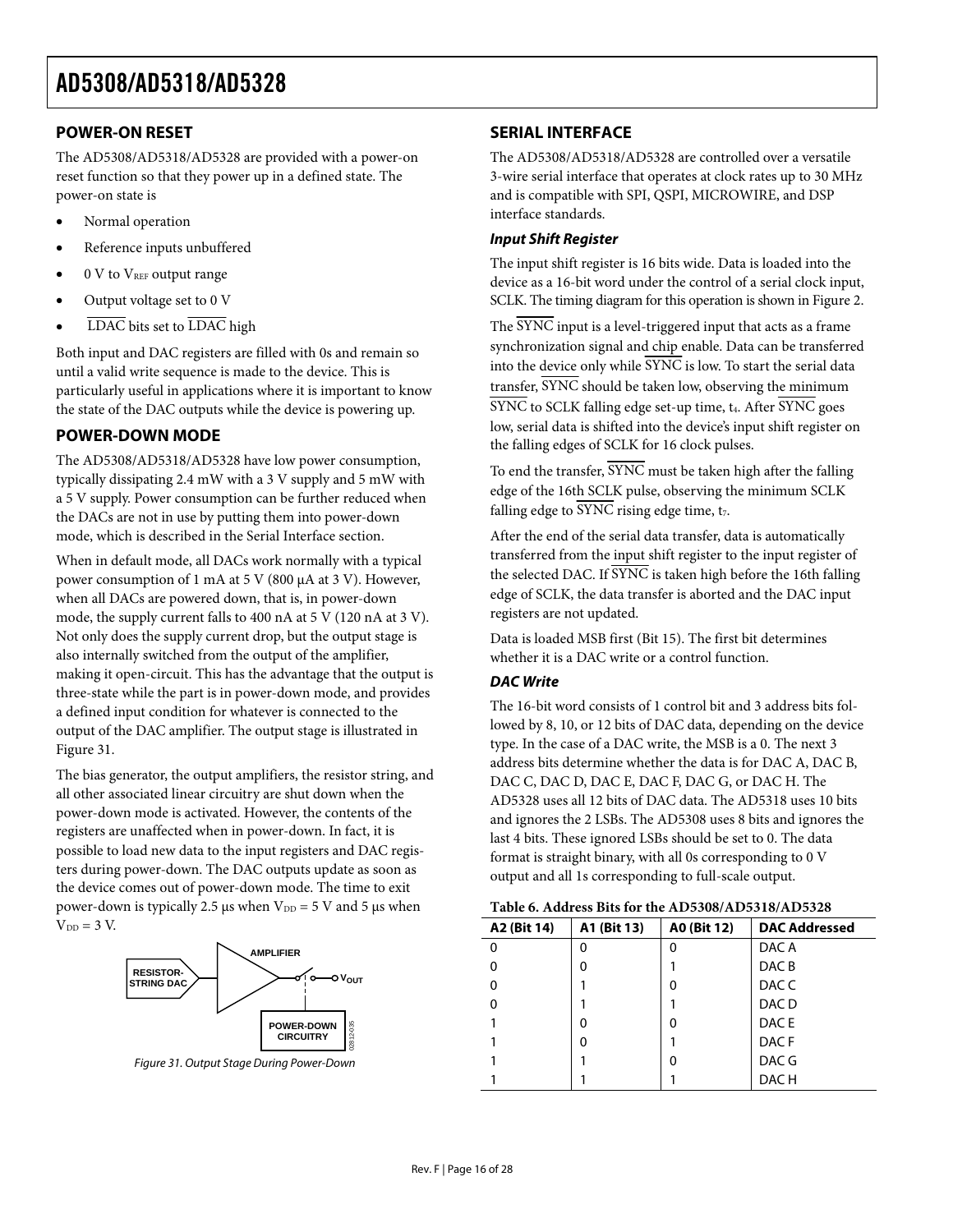#### **Control Functions** *BUF*

In the case of a control function, the MSB (Bit 15) is a 1. This is followed by two control bits, which determine the mode. There are four different control modes: reference and gain mode, LDAC mode, power-down mode, and reset mode. The write sequences for these modes are shown in [Table 7](#page-16-0).

#### **Reference and Gain Mode** 1: buffered reference.

This mode determines whether the reference for each group of **GAIN**  DACs is buffered, unbuffered, or from  $V_{DD}$ . It also determines the gain of the output amplifier. To set up the reference of both groups, set the control bits to (00), set the GAIN bits, the BUF bits, and the V<sub>DD</sub> bits.

#### **Table 7. Control Words for the AD53x8**

This controls whether the reference of a group of DACs is buffered or unbuffered. The reference of the first group of DACs (A, B, C, and D) is controlled by setting Bit 2, and the second group of DACs (E, F, G, and H) is controlled by setting Bit 3.

0: unbuffered reference.

The gain of the DACs is controlled by setting Bit 4 for the first group of DACs (A, B, C, and D) and Bit 5 for the second group of DACs (E, F, G, and H).

0: output range of 0 V to  $V_{REF}$ . 1: output range of 0 V to 2  $V_{REF}$ .

<span id="page-16-0"></span>

| D/C<br><b>Control Bits</b> |             |              |                           |                           |              |                           |              |   |              |                     |                  |                           |                 |             |                              |
|----------------------------|-------------|--------------|---------------------------|---------------------------|--------------|---------------------------|--------------|---|--------------|---------------------|------------------|---------------------------|-----------------|-------------|------------------------------|
| 14                         | 13          | 12           | 11                        | 10                        | 9            | 8                         | - 7          | 6 | 5            | 4                   | 3                | $\overline{\mathbf{2}}$   | -1              | $\mathbf 0$ | Mode                         |
|                            |             |              |                           |                           |              |                           |              |   |              |                     |                  |                           |                 |             | Gain of output amplifier and |
| 0                          | $\mathbf 0$ | x            | x                         | x                         | X            | $\mathsf{x}$              | $\mathsf{x}$ | x | EH           | AD                  | EH               | A…D                       | EH              | AD          | reference selection          |
|                            |             |              |                           |                           |              |                           |              |   |              |                     | <b>LDAC Bits</b> |                           |                 |             |                              |
| 0                          |             | $\mathsf{x}$ | $\mathsf{x}$              | $\mathsf{x}$              |              |                           |              |   |              | X                   | x                | $\boldsymbol{\mathsf{x}}$ | 1/0             | 1/0         | <b>LDAC</b>                  |
|                            |             |              |                           |                           |              |                           |              |   |              | Channels            |                  |                           |                 |             |                              |
|                            | 0           | $\mathsf{x}$ | $\boldsymbol{\mathsf{x}}$ | $\boldsymbol{\mathsf{x}}$ | $\mathsf{x}$ | $\boldsymbol{\mathsf{x}}$ | H            | G | F.           | E                   | D                |                           | B               | A           | Power-down                   |
|                            |             |              |                           |                           |              |                           |              |   |              |                     |                  |                           |                 |             |                              |
|                            |             | 1/0          | x                         | X                         | x            | x                         | x            | x | $\mathsf{x}$ | X                   | $\mathsf{x}$     | $\mathsf{x}$              | $\mathsf{x}$    | x           | Reset                        |
|                            |             | Reset        |                           |                           |              |                           |              |   |              | $X$ $X$ $X$ $X$ $X$ | <b>GAIN Bits</b> |                           | <b>BUF Bits</b> |             | V <sub>DD</sub> Bits         |





These bits are set when V<sub>DD</sub> is to be used as a reference. The first group of DACs  $(A, B, C, and D)$  can be set up to use  $V_{DD}$  by setting Bit 0, and the second group of DACs (E, F, G, and H) by setting Bit 1. The V<sub>DD</sub> bits have priority over the BUF bits.

When V<sub>DD</sub> is used as the reference, it is always unbuffered and has an output range of 0 V to VREF regardless of the state of the GAIN and BUF bits.

#### **LDAC Mode**

transferred from the input registers to the DAC registers. There are three options when updating the DAC registers, as shown in [Table 8](#page-16-1).

<span id="page-16-1"></span>

| <b>DATA BITS</b>                                                                                      | <b>Bit 15</b> | <b>Bit 14</b> | <b>Bit 13</b> | <b>Bits 12:2</b> | <b>Bit 1</b> | Bit 0 | <b>Description</b>    |
|-------------------------------------------------------------------------------------------------------|---------------|---------------|---------------|------------------|--------------|-------|-----------------------|
| Figure 33. AD5318 Input Shift Register Contents                                                       |               |               |               | XX               |              | 0     | <b>LDAC</b> low       |
| 31T 15<br><b>BIT 0</b>                                                                                |               |               |               | XX               |              |       | LDAC high             |
| <b>MSB)</b><br>(LSB)<br>D/C A2<br> D5  D4  D3  D2  D1  D0  <br>A0 D11 D10 D9 D8 D7 D6<br>$A^{\prime}$ |               |               |               | XX               |              |       | LDAC single<br>update |
| <b>DATA BITS</b><br>- - - - - - - - -<br>$- \cdot$                                                    |               |               |               | XX               |              |       | Reserved              |

Figure 34. AD5328 Input Shift Register Contents LDAC Low (00): This option sets LDAC permanently low, **V**<sub>DD</sub> allowing the DAC registers to be updated continuously.

> $\overline{\text{LDAC}}$  High (01): This option sets  $\overline{\text{LDAC}}$  permanently high. The DAC registers are latched and the input registers can change without affecting the contents of the DAC registers. This is the default option for this mode.

LDAC Single Update (10): This option causes a single pulse on LDAC, updating the DAC registers once.

Reserved (11): reserved.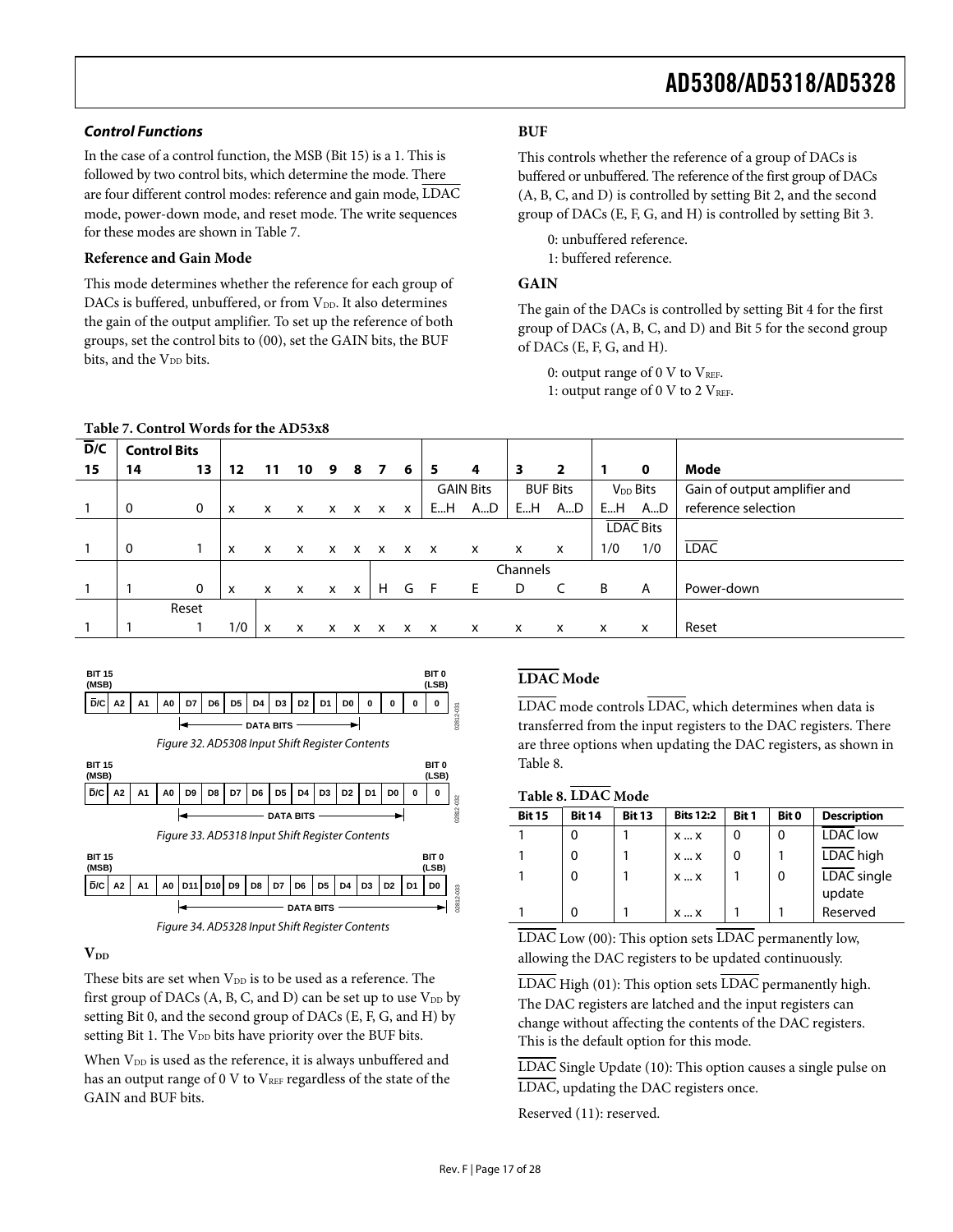#### <span id="page-17-0"></span>**Power-Down Mode**

The individual channels of the AD5308/AD5318/AD5328 can be powered down separately. The control mode for this is (10). On completion of this write sequence, the channels that have been set to 1 are powered down.

#### **Reset Mode**

This mode consists of two possible reset functions, as outlined in [Table 9](#page-17-1).

#### **Table 9. Reset Mode**

<span id="page-17-1"></span>

| <b>Bit 15</b> | <b>Bit 14</b> | <b>Bit 13</b> | <b>Bit 12</b> | Bit 11  0  | <b>Description</b>     |
|---------------|---------------|---------------|---------------|------------|------------------------|
|               |               |               |               | XX         | DAC data reset         |
|               |               |               |               | <b>X</b> X | Data and control reset |

DAC Data Reset: On completion of this write sequence, all DAC registers and input registers are filled with 0s.

Data and Control Reset: This function carries out a DAC data reset and resets all the control bits (GAIN, BUF, VDD, LDAC, and power-down channels) to their power-on conditions.

#### **LOW POWER SERIAL INTERFACE**

To minimize the power consumption of the device, the interface powers up fully only when the device is being written to, that is, on the falling edge of SYNC. The SCLK and DIN input buffers are powered down on the rising edge of SYNC.

### **LOAD DAC INPUT (LDAC) FUNCTION**

Access to the DAC registers is controlled by both the LDAC pin and the LDAC mode bits. The operation of the LDAC function can be likened to the configuration shown in [Figure 35](#page-17-2).



<span id="page-17-2"></span>If the user wishes to update the DAC through software, the  $\overline{\text{LDAC}}$  pin should be tied high and the  $\overline{\text{LDAC}}$  mode bits set as required. Alternatively, if the user wishes to control the DAC through hardware, that is, the LDAC pin, the LDAC mode bits should be set to  $\overline{\text{LDAC}}$  high (default mode).

Use of the LDAC function enables double-buffering of the DAC data, and the GAIN, BUF and  $V_{DD}$  bits. There are two ways in which the  $\overline{\text{LDAC}}$  function can operate:

Synchronous LDAC: The DAC registers are updated after new data is read in on the falling edge of the 16th SCLK pulse. LDAC can be permanently low or pulsed as in [Figure 2.](#page-5-0)

Asynchronous LDAC: The outputs are not updated at the same time that the input registers are written to. When  $\overline{\text{LDAC}}$  goes low, the DAC registers are updated with the contents of the input register.

#### **DOUBLE-BUFFERED INTERFACE**

The AD5308/AD5318/AD5328 DACs all have double-buffered interfaces consisting of two banks of registers: input and DAC. The input registers are connected directly to the input shift register and the digital code is transferred to the relevant input register on completion of a valid write sequence. The DAC registers contain the digital code used by the resistor strings.

When the  $\overline{\text{LDAC}}$  pin is high and the  $\overline{\text{LDAC}}$  bits are set to (01), the DAC registers are latched and the input registers can change state without affecting the contents of the DAC registers. However, when the LDAC bits are set to (00) or when the LDAC pin is brought low, the DAC registers become transparent and the contents of the input registers are transferred to them.

The double-buffered interface is useful if the user requires simultaneous updating of all DAC outputs. The user can write up to seven of the input registers individually and then, by bringing LDAC low when writing to the remaining DAC input register, all outputs will update simultaneously.

These parts contain an extra feature whereby a DAC register is not updated unless its input register has been updated since the last time LDAC was low. Normally, when LDAC is brought low, the DAC registers are filled with the contents of the input registers. In the case of the AD5308/AD5318/AD5328, the part updates the DAC register only if the input register has been changed since the last time the DAC register was updated, thereby removing unnecessary digital crosstalk.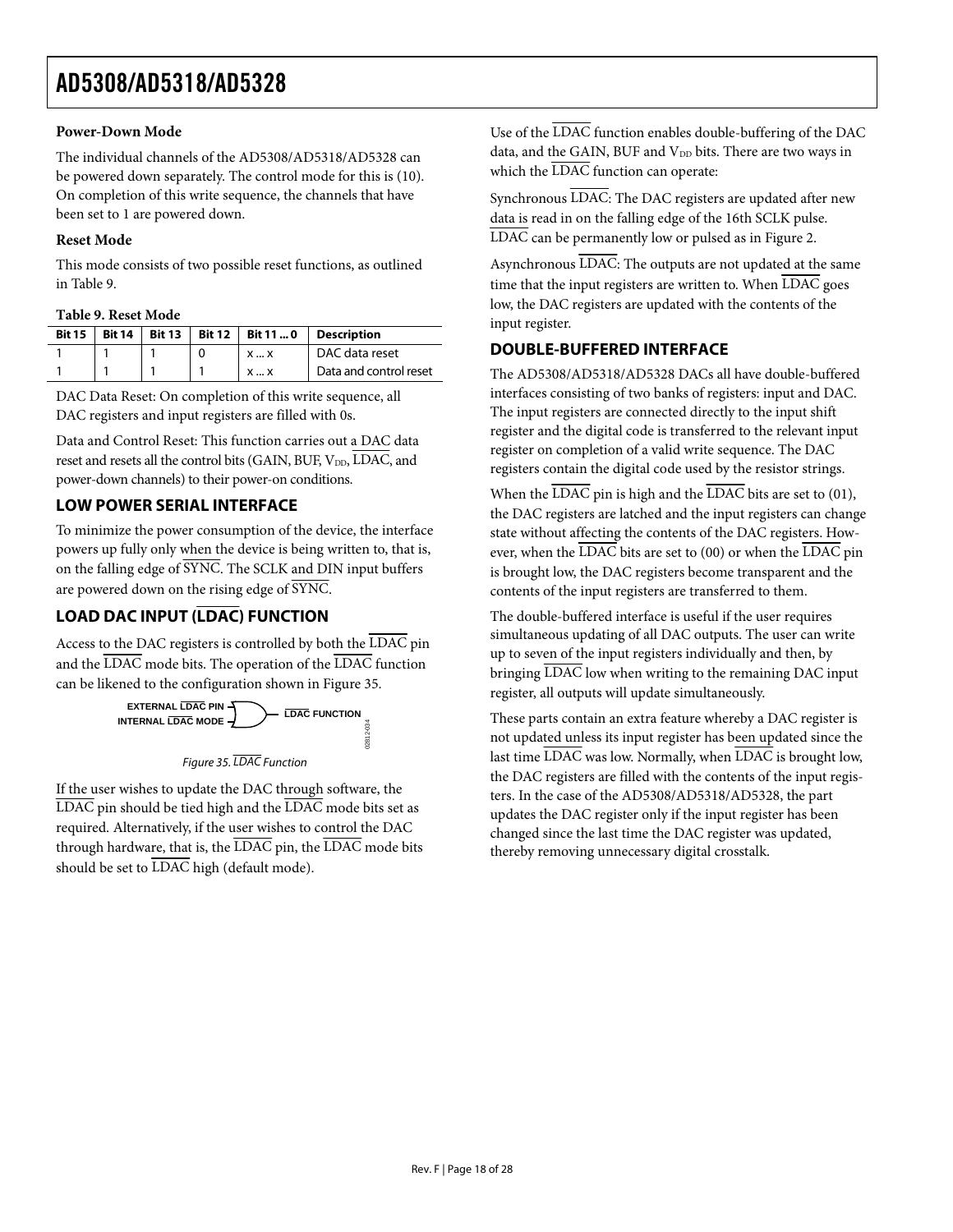### <span id="page-18-0"></span>MICROPROCESSOR INTERFACE

#### **ADSP-2101/ADSP-2103-to-AD5308/AD5318/AD5328 INTERFACE**

[Figure 36](#page-18-1) shows a serial interface between the AD5308/AD5318/ AD5328 and the ADSP-2101/ADSP-2103. The ADSP-2101/ ADSP-2103 should be set up to operate in the SPORT transmit alternate framing mode. The ADSP-2101/ADSP-2103 SPORT is programmed through the SPORT control register and should be configured as follows: internal clock operation, active low framing, and 16-bit word length. Transmission is initiated by writing a word to the Tx register after the SPORT has been enabled. The data is clocked out on each rising edge of the DSP's serial clock and clocked into the AD5308/AD5318/ AD5328 on the falling edge of the DAC's SCLK.

<span id="page-18-2"></span>

#### <span id="page-18-1"></span>**68HC11/68L11-to-AD5308/AD5318/AD5328 INTERFACE**

<span id="page-18-3"></span>[Figure 37](#page-18-2) shows a serial interface between the AD5308/AD5318/ AD5328 and the 68HC11/68L11 microcontroller. SCK of the 68HC11/68L11 drives the SCLK of the AD5308/AD5318/AD5328, and the MOSI output drives the serial data line (DIN) of the DAC. The sync signal is derived from a port line (PC7). The set up conditions for the correct operation of this interface are as follows: the 68HC11/68L11 should be configured so that its CPOL bit is a 0 and its CPHA bit is a 1. When data is being transmitted to the DAC, the sync line is taken low (PC7). When the 68HC11/ 68L11 is configured as just described, data appearing on the MOSI output is valid on the falling edge of SCK. Serial data from the 68HC11/ 68L11 is transmitted in 8-bit bytes with only eight falling clock edges occurring in the transmit cycle. Data is transmitted MSB first. To load data to the AD5308/AD5318/AD5328, PC7 is left low after the first eight bits are transferred, and a second serial write operation is performed to the DAC. PC7 is taken high at the end of this procedure.



Figure 37. 68HC11/68L11-to-AD5308/AD5318/ AD5328 Interface

#### **80C51/80L51-to-AD5308/AD5318/AD5328 INTERFACE**

[Figure 38](#page-18-3) shows a serial interface between the AD5308/AD5318/ AD5328 and the 80C51/80L51 microcontroller. The setup for the interface is as follows: TxD of the 80C51/80L51 drives SCLK of the AD5308/AD5318/AD5328, while RxD drives the serial data line of the part. The SYNC signal is again derived from a bit programmable pin on the port. In this case, port line P3.3 is used. When data is transmitted to the AD5308/AD5318/AD5328, P3.3 is taken low. The 80C51/80L51 transmits data only in 8-bit bytes; thus, only eight falling clock edges occur in the transmit cycle. To load data to the DAC, P3.3 is left low after the first eight bits are transmitted, and a second write cycle is initiated to transmit the second byte of data. P3.3 is taken high following the completion of this cycle. The 80C51/80L51 outputs the serial data in a format that has the LSB first. The AD5308/AD5318/AD5328 requires its data with the MSB as the first bit received. The 80C51/80L51 transmit routine should take this into account.



Figure 38. 80C51/80L51-to-AD5308/AD5318/AD5328 Interface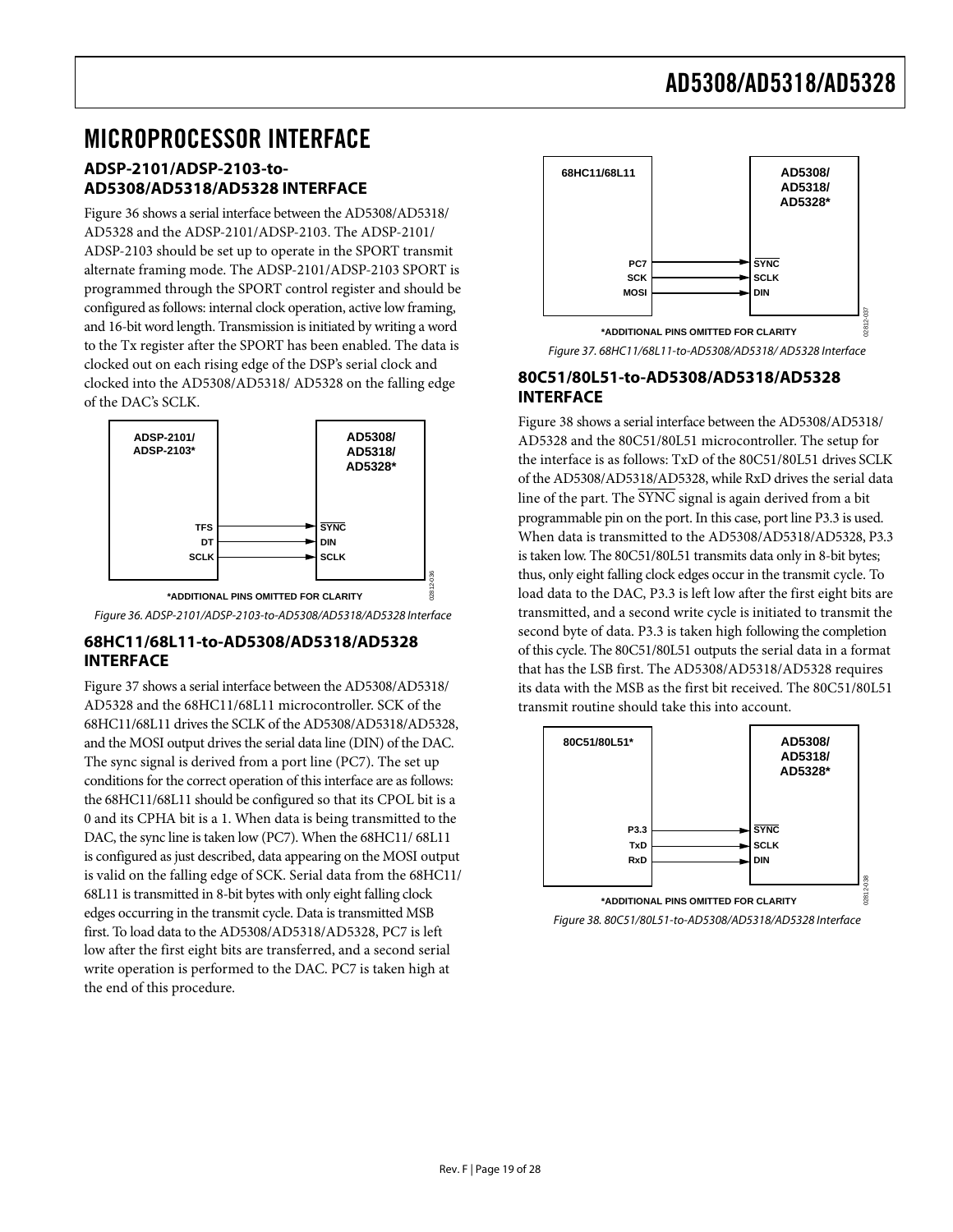#### <span id="page-19-0"></span>**MICROWIRE-to-AD5308/AD5318/AD5328 INTERFACE**

<span id="page-19-1"></span>[Figure 39](#page-19-1) shows an interface between the AD5308/AD5318/ AD5328 and any MICROWIRE-compatible device. Serial data is shifted out on the falling edge of the serial clock, SK, and is clocked into the AD5308/AD5318/AD5328 on the rising edge of SK, which corresponds to the falling edge of the DAC's SCLK.

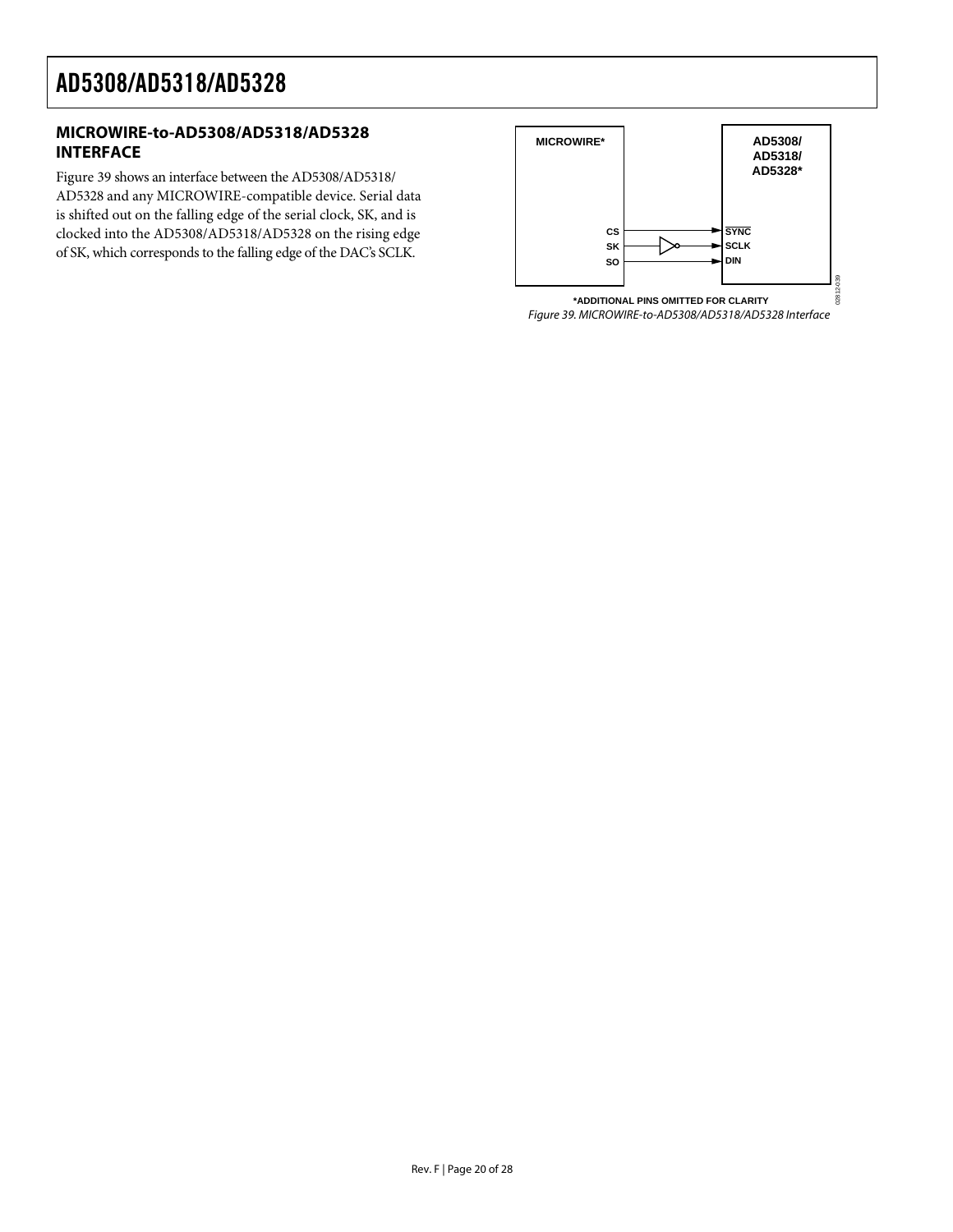### <span id="page-20-0"></span>APPLICATIONS INFORMATION

### **TYPICAL APPLICATION CIRCUIT**

The AD5308/AD5318/AD5328 can be used with a wide range of reference voltages where the devices offer full, one-quadrant multiplying capability over a reference range of 0.25 V to  $V_{DD}$ . More typically, these devices are used with a fixed, precision reference voltage. Suitable references for 5 V operation are the AD780, ADR381, and REF192 (2.5 V references). For 2.5 V operation, a suitable external reference is the AD589 or the AD1580 (1.2 V band gap references). [Figure 40](#page-20-1) shows a typical setup for the AD5308/AD5318/AD5328 when using an external reference.

<span id="page-20-2"></span>

Figure 40. AD5308/AD5318/AD5328 Using a 2.5 V or 5 V External Reference

#### <span id="page-20-1"></span>**DRIVING V<sub>DD</sub> FROM THE REFERENCE VOLTAGE**

If an output range of 0 V to  $V_{DD}$  is required when the reference inputs are configured as unbuffered, the simplest solution is to connect the reference input to V<sub>DD</sub>. As this supply can be noisy and not very accurate, the AD5308/AD5318/AD5328 can be powered from a voltage reference. For example, using a 5 V reference, such as the REF195, works because the REF195 outputs a steady supply voltage for the AD5308/AD5318/ AD5328. The typical current required from the REF195 is a 1 μA supply current and ≈ 112 μA into the reference inputs (if unbuffered); this is with no load on the DAC outputs. When the DAC outputs are loaded, the REF195 also needs to supply the current to the loads. The total current required (with a10 k $\Omega$ ) load on each output) is

1.22 mA +  $8(5 V/10 kΩ) = 5.22 mA$ 

The load regulation of the REF195 is typically 2.0 ppm/mA, which results in an error of 10.4 ppm (52  $\mu$ V) for the 5.22 mA current drawn from it. This corresponds to a 0.003 LSB error at 8 bits and 0.043 LSB error at 12 bits.

#### **BIPOLAR OPERATION USING THE AD5308/AD5318/AD5328**

The AD5308/AD5318/AD5328 have been designed for singlesupply operation, but a bipolar output range is also possible using the circuit in [Figure 41](#page-20-2). This circuit gives an output voltage range of ±5 V. Rail-to-rail operation at the amplifier

output is achievable using an AD820, the AD8519, or an OP196 as the output amplifier.



Figure 41. Bipolar Operation with the AD5308/AD5318/AD5328

The output voltage for any input code can be calculated as follows:

$$
V_{OUT} = \left[ \frac{\left(REFIN \times D/2^N\right) \times \left(R1 + R2\right)}{R1} \right] - REFIN \times \left(R2/R1\right)
$$

where:

*D* is the decimal equivalent of the code loaded to the DAC. *N* is the DAC resolution.

*REFIN* is the reference voltage input.

with

 $REFIN = 5 V$ ,  $R1 = R2 = 10 k\Omega$ 

 $V_{OUT} = (10 \times D/2^N) - 5 V$ 

#### **OPTO-ISOLATED INTERFACE FOR PROCESS CONTROL APPLICATIONS**

The AD5308/AD5318/AD5328 have a versatile 3-wire serial interface, making them ideal for generating accurate voltages in process control and industrial applications. Due to noise and safety requirements, or distance, it may be necessary to isolate the AD5308/AD5318/AD5328 from the controller. This can easily be achieved by using opto-isolators that provide isolation in excess of 3 kV. The actual data rate achieved may be limited by the type of optocouplers chosen. The serial loading structure of the AD5308/AD5318/AD5328 makes them ideally suited for use in opto-isolated applications. [Figure 42](#page-21-1) shows an optoisolated interface to the AD5308/AD5318/AD5328 where DIN, SCLK, and SYNC are driven from optocouplers. The power supply to the part also needs to be isolated. This is done by using a transformer. On the DAC side of the transformer, a 5 V regulator provides the 5 V supply required for the AD5308/ AD5318/AD5328.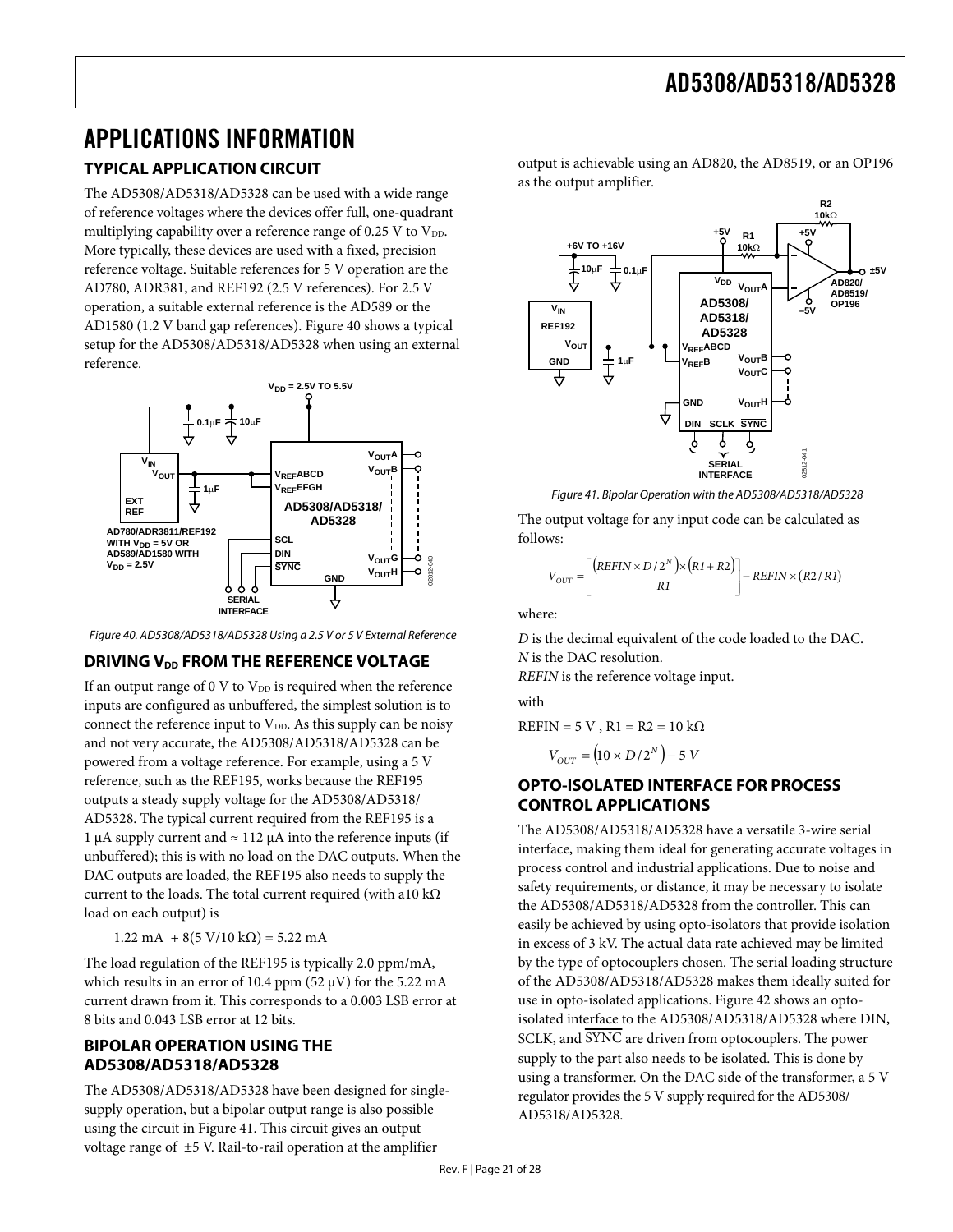<span id="page-21-0"></span>

#### <span id="page-21-1"></span>**DECODING MULTIPLE AD5308/AD5318/AD5328s**

<span id="page-21-2"></span>The SYNC pin on the AD5308/AD5318/AD5328 can be used in applications to decode a number of DACs. In this application, the DACs in the system receive the same serial clock and serial data but only the SYNC to one of the devices is active at any one time, allowing access to four channels in this 16-channel system. The 74HC139 is used as a 2-to-4 line decoder to address any of the DACs in the system. To prevent timing errors from occurring, the enable input should be brought to its inactive state while the coded-address inputs are changing state. [Figure 43](#page-21-2) shows a diagram of a typical setup for decoding multiple AD5308 devices in a system.



Figure 43. Decoding Multiple AD5308 Devices in a System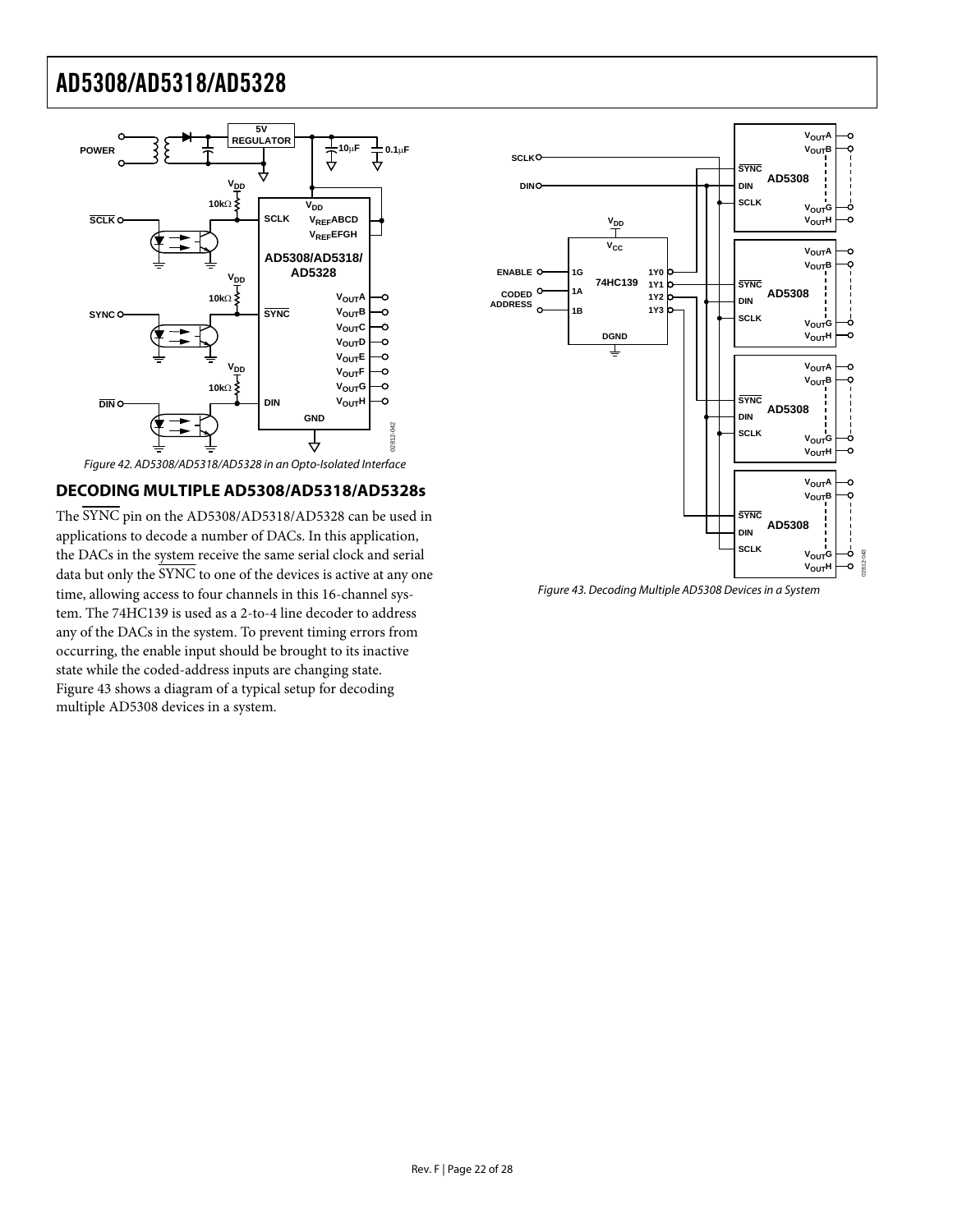| Part No.       | <b>Resolution</b> | <b>DNL</b> | <b>VREF Pins</b>    | Settling Time (µs)      | Interface  | Package      | Pins |
|----------------|-------------------|------------|---------------------|-------------------------|------------|--------------|------|
| <b>SINGLES</b> |                   |            |                     |                         |            |              |      |
| AD5300         | 8                 | $\pm 0.25$ | $O(V_{REF}=V_{DD})$ | $\overline{\mathbf{4}}$ | SPI        | SOT-23, MSOP | 6, 8 |
| AD5310         | 10                | ±0.50      | $O(V_{REF}=V_{DD})$ | 6                       | SPI        | SOT-23, MSOP | 6, 8 |
| AD5320         | 12                | ±1.00      | $O(V_{REF}=V_{DD})$ | 8                       | SPI        | SOT-23, MSOP | 6, 8 |
| AD5301         | 8                 | ±0.25      | $O(V_{REF}=V_{DD})$ | 6                       | 2-Wire     | SOT-23, MSOP | 6, 8 |
| AD5311         | 10                | ±0.50      | $O(V_{REF}=V_{DD})$ | $\overline{7}$          | 2-Wire     | SOT-23, MSOP | 6, 8 |
| AD5321         | 12                | ±1.00      | $O(V_{REF}=V_{DD})$ | 8                       | 2-Wire     | SOT-23, MSOP | 6, 8 |
| <b>DUALS</b>   |                   |            |                     |                         |            |              |      |
| AD5302         | $\,8\,$           | ±0.25      | $\overline{2}$      | $\boldsymbol{6}$        | SPI        | <b>MSOP</b>  | 10   |
| AD5312         | 10                | ±0.50      | $\overline{2}$      | $\overline{7}$          | SPI        | <b>MSOP</b>  | 10   |
| AD5322         | 12                | ±1.00      | 2                   | 8                       | <b>SPI</b> | <b>MSOP</b>  | 10   |
| AD5303         | 8                 | ±0.25      | 2                   | 6                       | SPI        | <b>TSSOP</b> | 16   |
| AD5313         | 10                | ±0.50      | $\overline{2}$      | $\overline{7}$          | SPI        | <b>TSSOP</b> | 16   |
| AD5323         | 12                | ±1.00      | $\overline{2}$      | 8                       | SPI        | <b>TSSOP</b> | 16   |
| <b>QUADS</b>   |                   |            |                     |                         |            |              |      |
| AD5304         | 8                 | ±0.25      | $\mathbf{1}$        | 6                       | SPI        | <b>MSOP</b>  | 10   |
| AD5314         | 10                | ±0.50      | 1                   | $\overline{7}$          | SPI        | <b>MSOP</b>  | 10   |
| AD5324         | 12                | ±1.00      | 1                   | 8                       | SPI        | <b>MSOP</b>  | 10   |
| AD5305         | 8                 | ±0.25      | 1                   | 6                       | 2-Wire     | <b>MSOP</b>  | 10   |
| AD5315         | 10                | $\pm 0.50$ | 1                   | $\overline{7}$          | 2-Wire     | <b>MSOP</b>  | 10   |
| AD5325         | 12                | ±1.00      | 1                   | 8                       | 2-Wire     | <b>MSOP</b>  | 10   |
| AD5306         | 8                 | ±0.25      | 4                   | 6                       | 2-Wire     | <b>TSSOP</b> | 16   |
| AD5316         | 10                | ±0.50      | 4                   | $\overline{7}$          | 2-Wire     | <b>TSSOP</b> | 16   |
| AD5326         | 12                | ±1.00      | 4                   | 8                       | 2-Wire     | <b>TSSOP</b> | 16   |
| AD5307         | 8                 | $\pm 0.25$ | 2                   | 6                       | <b>SPI</b> | <b>TSSOP</b> | 16   |
| AD5317         | 10                | ±0.50      | $\overline{2}$      | $\overline{7}$          | SPI        | <b>TSSOP</b> | 16   |
| AD5327         | 12                | ±1.00      | $\overline{2}$      | 8                       | <b>SPI</b> | <b>TSSOP</b> | 16   |
| <b>OCTALS</b>  |                   |            |                     |                         |            |              |      |
| AD5308         | 8                 | ±0.25      | $\overline{2}$      | 6                       | SPI        | <b>TSSOP</b> | 16   |
| AD5318         | 10                | $\pm 0.50$ | $\overline{2}$      | $\overline{7}$          | <b>SPI</b> | <b>TSSOP</b> | 16   |
| AD5328         | 12                | ±1.00      | $\overline{2}$      | 8                       | SPI        | <b>TSSOP</b> | 16   |

#### **Table 10. Overview of AD53xx Serial Devices**

#### **Table 11. Overview of AD53xx Parallel Devices**

| Part No.       | <b>Resolution</b> | <b>DNL</b> | <b>VREF Pins</b> | Settling Time (µs) | <b>Additional Pin Functions</b> |             |              |              | Package      | <b>Pins</b> |
|----------------|-------------------|------------|------------------|--------------------|---------------------------------|-------------|--------------|--------------|--------------|-------------|
| <b>SINGLES</b> |                   |            |                  |                    | <b>BUF</b>                      | <b>GAIN</b> | <b>HBEN</b>  | CLR          |              |             |
| AD5330         | 8                 | ±0.25      | 1                | 6                  | ✓                               | ✓           |              | $\checkmark$ | <b>TSSOP</b> | 20          |
| AD5331         | 10                | ±0.50      | 1                | 7                  |                                 | ✓           |              | ✓            | <b>TSSOP</b> | 20          |
| AD5340         | 12                | ±1.00      | 1                | 8                  | ✓                               |             |              | ✓            | <b>TSSOP</b> | 24          |
| AD5341         | 12                | ±1.00      | 1                | 8                  | ✓                               | ✓           | ✓            | ✓            | <b>TSSOP</b> | 20          |
| <b>DUALS</b>   |                   |            |                  |                    |                                 |             |              |              |              |             |
| AD5332         | 8                 | ±0.25      | $\overline{2}$   | 6                  |                                 |             |              | $\checkmark$ | <b>TSSOP</b> | 20          |
| AD5333         | 10                | ±0.50      | 2                | 7                  | ✓                               | ✓           |              | ✓            | <b>TSSOP</b> | 24          |
| AD5342         | 12                | ±1.00      | 2                | 8                  | ✓                               | ✓           |              | ✓            | <b>TSSOP</b> | 28          |
| AD5343         | 12                | ±1.00      | 1                | 8                  |                                 |             | $\checkmark$ | ✓            | <b>TSSOP</b> | 20          |
| <b>QUADS</b>   |                   |            |                  |                    |                                 |             |              |              |              |             |
| AD5334         | 8                 | ±0.25      | $\overline{2}$   | 6                  |                                 | ✓           |              | $\checkmark$ | <b>TSSOP</b> | 24          |
| AD5335         | 10                | ±0.50      | 2                | 7                  |                                 |             | ✓            | ✓            | <b>TSSOP</b> | 24          |
| AD5336         | 10                | ±0.50      | 4                | 7                  |                                 | ✓           |              | $\checkmark$ | <b>TSSOP</b> | 28          |
| AD5344         | 12                | ±1.00      | 4                | 8                  |                                 |             |              |              | <b>TSSOP</b> | 28          |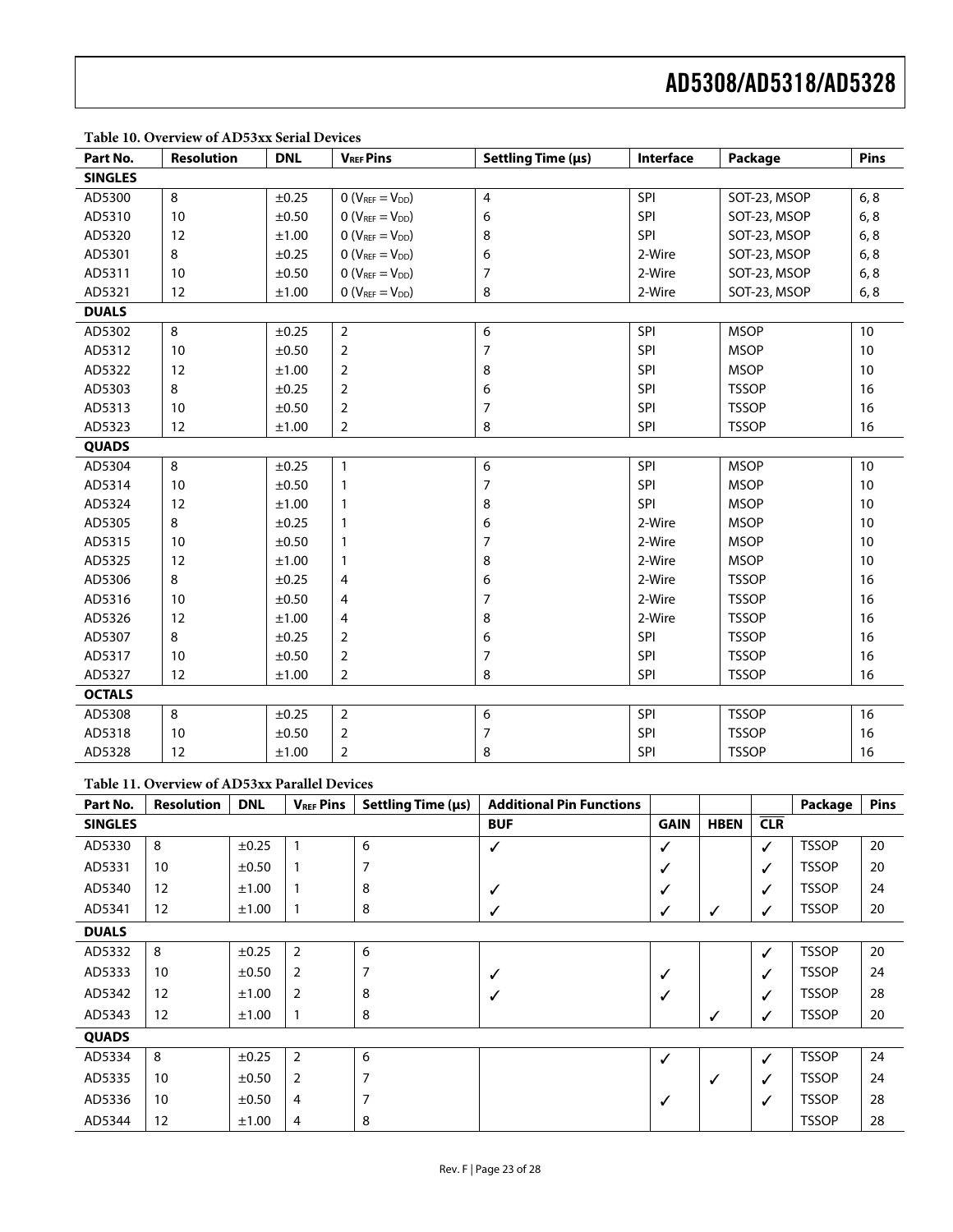### <span id="page-23-0"></span>OUTLINE DIMENSIONS



**COMPLIANT TO JEDEC STANDARDS MO-153-AB**

Figure 44. 16-Lead Thin Shrink Small Outline Package [TSSOP] (RU-16)

Dimensions shown in millimeters

#### **ORDERING GUIDE**

| Model <sup>1, <math>2</math></sup> | <b>Temperature Range</b>             | <b>Package Description</b>                        | <b>Package Option</b> |
|------------------------------------|--------------------------------------|---------------------------------------------------|-----------------------|
| AD5308ARU                          | $-40^{\circ}$ C to $+125^{\circ}$ C  | 16-Lead Thin Shrink Small Outline Package (TSSOP) | <b>RU-16</b>          |
| AD5308ARU-REEL7                    | $-40^{\circ}$ C to $+125^{\circ}$ C  | 16-Lead Thin Shrink Small Outline Package (TSSOP) | <b>RU-16</b>          |
| AD5308ARUZ                         | $-40^{\circ}$ C to $+125^{\circ}$ C  | 16-Lead Thin Shrink Small Outline Package (TSSOP) | <b>RU-16</b>          |
| AD5308ARUZ-REEL7                   | $-40^{\circ}$ C to +125 $^{\circ}$ C | 16-Lead Thin Shrink Small Outline Package (TSSOP) | <b>RU-16</b>          |
| AD5308BRU                          | $-40^{\circ}$ C to $+125^{\circ}$ C  | 16-Lead Thin Shrink Small Outline Package (TSSOP) | <b>RU-16</b>          |
| AD5308BRU-REEL                     | $-40^{\circ}$ C to $+125^{\circ}$ C  | 16-Lead Thin Shrink Small Outline Package (TSSOP) | <b>RU-16</b>          |
| AD5308BRU-REEL7                    | $-40^{\circ}$ C to $+125^{\circ}$ C  | 16-Lead Thin Shrink Small Outline Package (TSSOP) | <b>RU-16</b>          |
| AD5308BRUZ                         | $-40^{\circ}$ C to $+125^{\circ}$ C  | 16-Lead Thin Shrink Small Outline Package (TSSOP) | <b>RU-16</b>          |
| AD5308BRUZ-REEL                    | $-40^{\circ}$ C to $+125^{\circ}$ C  | 16-Lead Thin Shrink Small Outline Package (TSSOP) | <b>RU-16</b>          |
| AD5308BRUZ-REEL7                   | $-40^{\circ}$ C to $+125^{\circ}$ C  | 16-Lead Thin Shrink Small Outline Package (TSSOP) | <b>RU-16</b>          |
| AD5318ARU                          | $-40^{\circ}$ C to $+125^{\circ}$ C  | 16-Lead Thin Shrink Small Outline Package (TSSOP) | <b>RU-16</b>          |
| AD5318ARU-REEL7                    | $-40^{\circ}$ C to $+125^{\circ}$ C  | 16-Lead Thin Shrink Small Outline Package (TSSOP) | <b>RU-16</b>          |
| AD5318ARUZ                         | $-40^{\circ}$ C to $+125^{\circ}$ C  | 16-Lead Thin Shrink Small Outline Package (TSSOP) | <b>RU-16</b>          |
| AD5318ARUZ-REEL7                   | $-40^{\circ}$ C to +125 $^{\circ}$ C | 16-Lead Thin Shrink Small Outline Package (TSSOP) | <b>RU-16</b>          |
| AD5318BRU                          | $-40^{\circ}$ C to $+125^{\circ}$ C  | 16-Lead Thin Shrink Small Outline Package (TSSOP) | <b>RU-16</b>          |
| AD5318BRU-REEL                     | $-40^{\circ}$ C to $+125^{\circ}$ C  | 16-Lead Thin Shrink Small Outline Package (TSSOP) | <b>RU-16</b>          |
| AD5318BRU-REEL7                    | $-40^{\circ}$ C to $+125^{\circ}$ C  | 16-Lead Thin Shrink Small Outline Package (TSSOP) | <b>RU-16</b>          |
| AD5318BRUZ                         | $-40^{\circ}$ C to $+125^{\circ}$ C  | 16-Lead Thin Shrink Small Outline Package (TSSOP) | <b>RU-16</b>          |
| AD5318BRUZ-REEL                    | $-40^{\circ}$ C to $+125^{\circ}$ C  | 16-Lead Thin Shrink Small Outline Package (TSSOP) | <b>RU-16</b>          |
| AD5318BRUZ-REEL7                   | $-40^{\circ}$ C to +125 $^{\circ}$ C | 16-Lead Thin Shrink Small Outline Package (TSSOP) | <b>RU-16</b>          |
| AD5328ARU                          | $-40^{\circ}$ C to $+125^{\circ}$ C  | 16-Lead Thin Shrink Small Outline Package (TSSOP) | <b>RU-16</b>          |
| AD5328ARU-REEL7                    | $-40^{\circ}$ C to $+125^{\circ}$ C  | 16-Lead Thin Shrink Small Outline Package (TSSOP) | <b>RU-16</b>          |
| AD5328ARUZ                         | $-40^{\circ}$ C to $+125^{\circ}$ C  | 16-Lead Thin Shrink Small Outline Package (TSSOP) | <b>RU-16</b>          |
| AD5328ARUZ-REEL7                   | $-40^{\circ}$ C to $+125^{\circ}$ C  | 16-Lead Thin Shrink Small Outline Package (TSSOP) | <b>RU-16</b>          |
| AD5328BRU                          | $-40^{\circ}$ C to $+125^{\circ}$ C  | 16-Lead Thin Shrink Small Outline Package (TSSOP) | <b>RU-16</b>          |
| AD5328BRU-REEL                     | $-40^{\circ}$ C to +125 $^{\circ}$ C | 16-Lead Thin Shrink Small Outline Package (TSSOP) | <b>RU-16</b>          |
| AD5328BRU-REEL7                    | $-40^{\circ}$ C to +125 $^{\circ}$ C | 16-Lead Thin Shrink Small Outline Package (TSSOP) | <b>RU-16</b>          |
| AD5328BRUZ                         | $-40^{\circ}$ C to $+125^{\circ}$ C  | 16-Lead Thin Shrink Small Outline Package (TSSOP) | <b>RU-16</b>          |
| AD5328BRUZ-REEL                    | $-40^{\circ}$ C to $+125^{\circ}$ C  | 16-Lead Thin Shrink Small Outline Package (TSSOP) | <b>RU-16</b>          |
| AD5328BRUZ-REEL7                   | $-40^{\circ}$ C to +125 $^{\circ}$ C | 16-Lead Thin Shrink Small Outline Package (TSSOP) | <b>RU-16</b>          |
| AD5308WARUZ-REEL7                  | $-40^{\circ}$ C to $+125^{\circ}$ C  | 16-Lead Thin Shrink Small Outline Package (TSSOP) | <b>RU-16</b>          |

 $1 Z =$  RoHS Compliant Part.

 $2$  W = Qualified for Automotive Applications.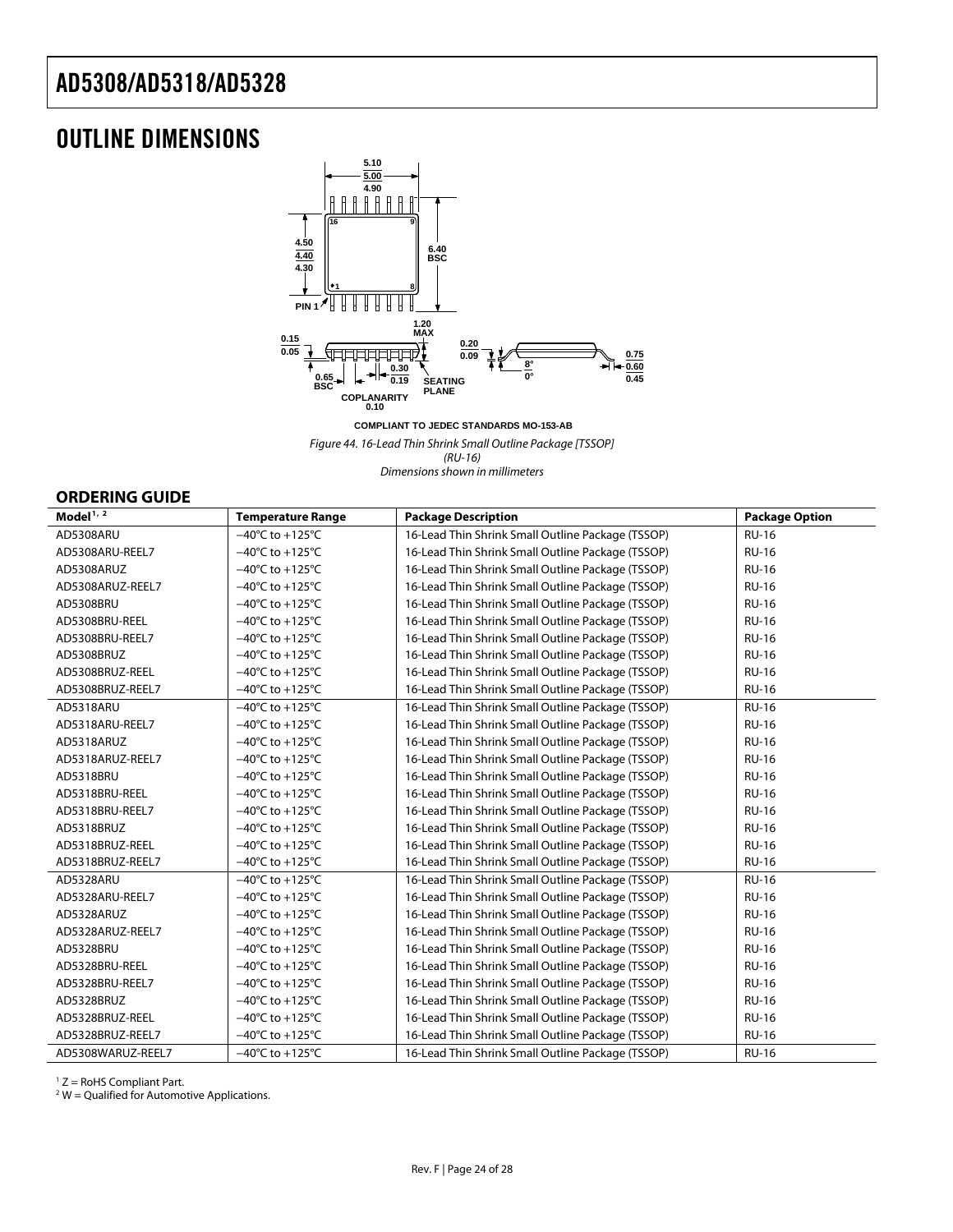#### **AUTOMOTIVE PRODUCTS**

The AD5308WARUZ-REEL7 model is available with controlled manufacturing to support the quality and reliability requirement s of automotive applications. Note that this automotive model may have specifications that differ from the commercial models; therefore, designers should review the Specifications section of this data sheet carefully. Only the automotive grade product shown is available for use in automotive applications. Contact your local Analog Devices, Inc., account representative for specific product ordering information and to obtain the specific Automotive Reliability report for this model.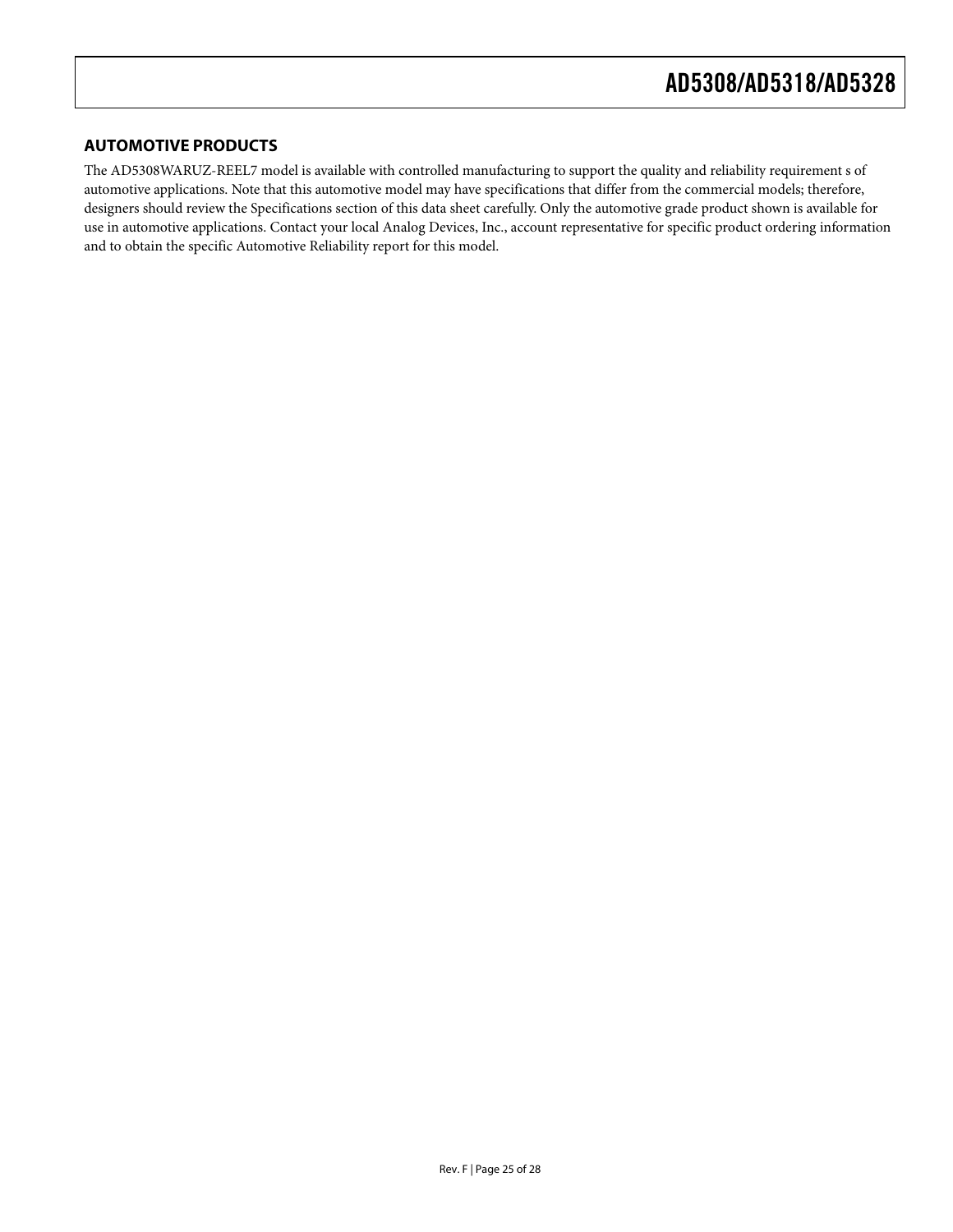### **NOTES**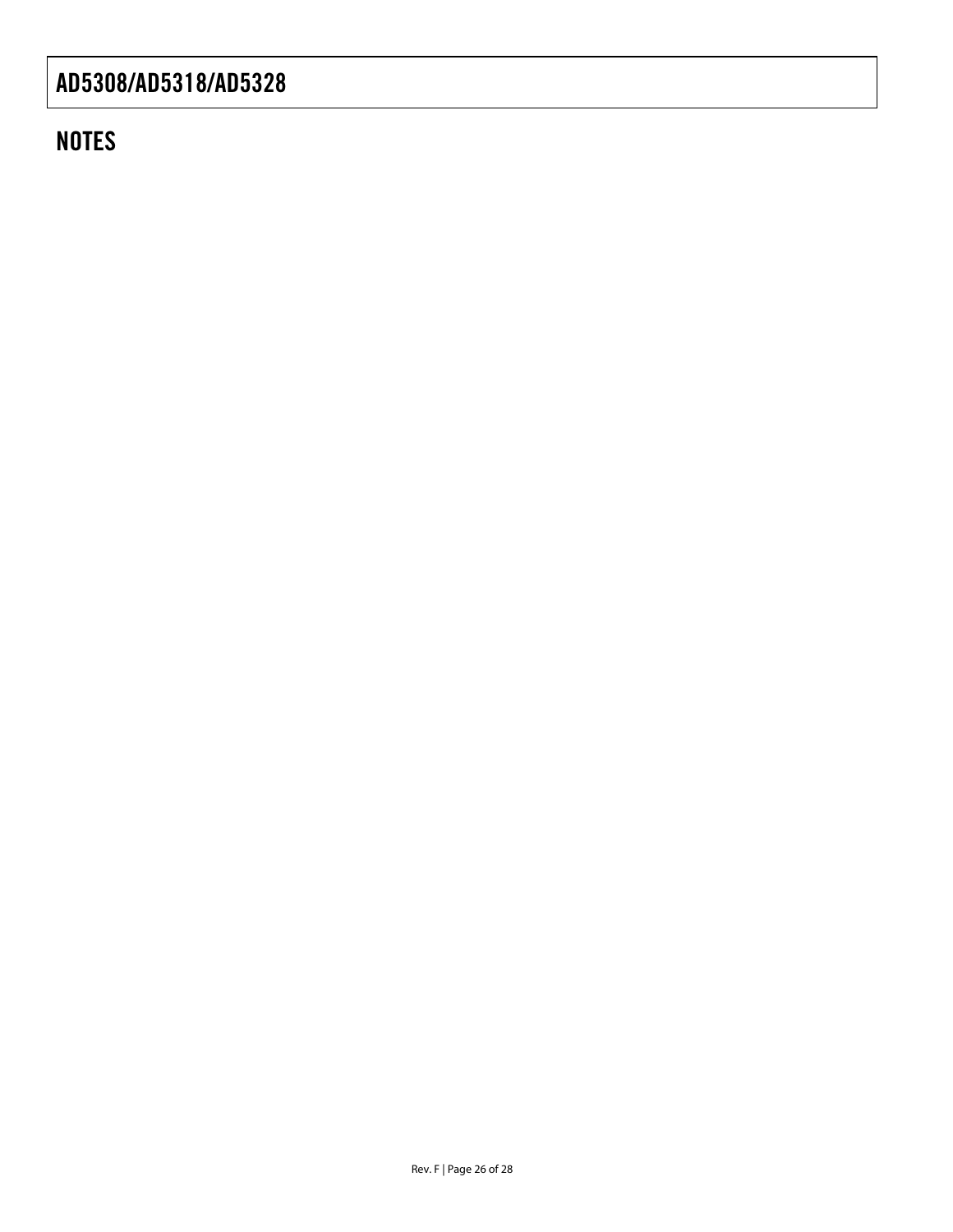### **NOTES**